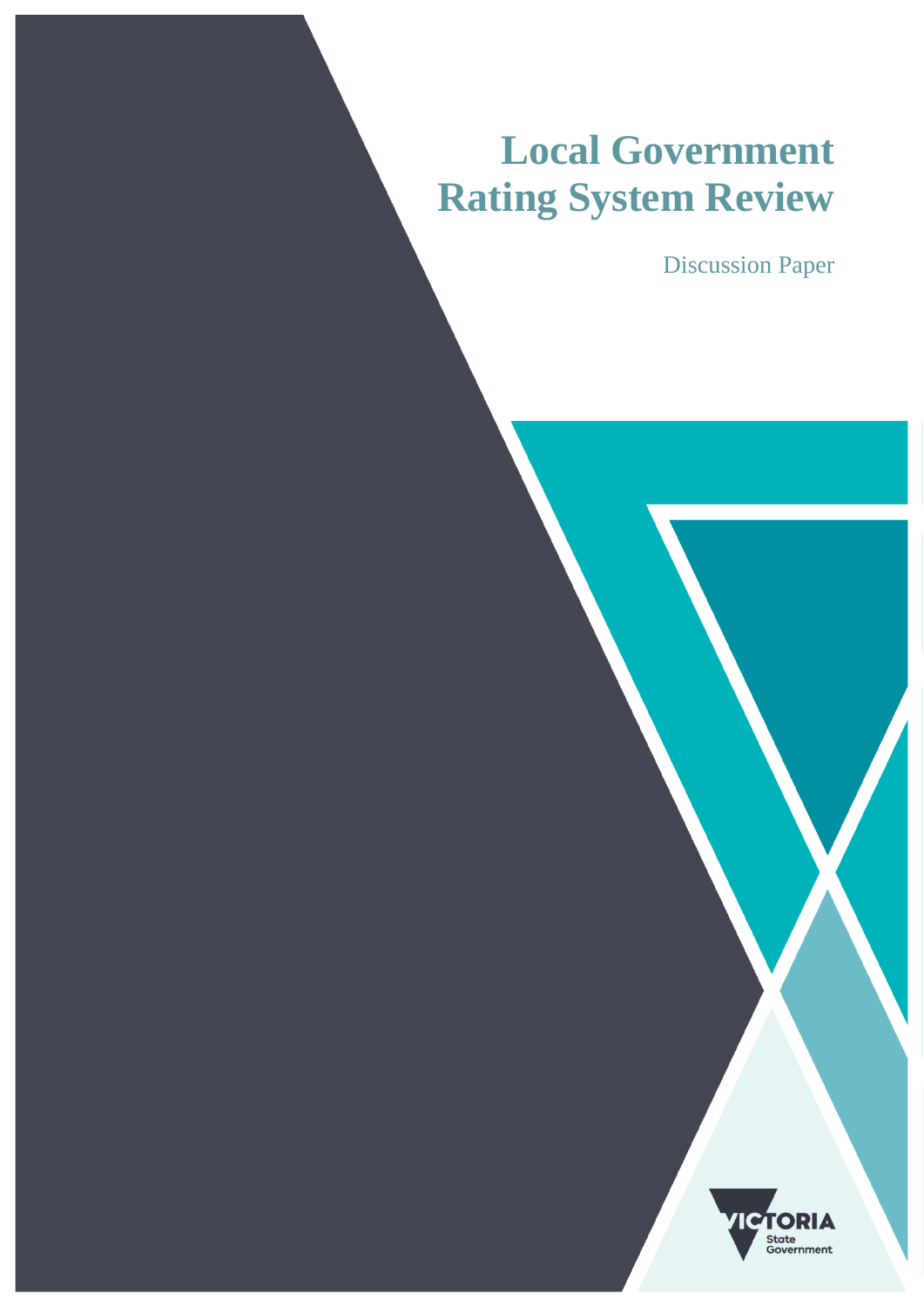#### **Author**

Local Government Rating System Review Ministerial Panel, C/o Department of Environment, Land, Water and Planning, Lvl 35, 2 Lonsdale St, Melbourne VIC 3000. E. [Rating.review@delwp.vic.gov.au](mailto:Rating.review@delwp.vic.gov.au)

© The State of Victoria 2019

 $\bigcirc$  $|cc|$ 

This work is licensed under a Creative Commons Attribution 4.0 International licence. You are free to re-use the work under that licence, on the condition that you credit the State of Victoria as author. The licence does not apply to any images, photographs or branding, including the Victorian Coat of Arms, and the Victorian Government logo. To view a copy of this licence, visi[t http://creativecommons.org/licenses/by/4.0/](http://creativecommons.org/licenses/by/4.0/)

Printed by Finsbury Green

ISBN 978-1-76077-737-1 (print)

ISBN 978-1-76077-738-8 (pdf)

#### **Disclaimer**

This publication may be of assistance to you but the State of Victoria and its employees do not guarantee that the publication is without flaw of any kind or is wholly appropriate for your particular purposes and therefore disclaims all liability for any error, loss or other consequence which may arise from you relying on any information in this publication.

### **Accessibility**

If you would like to receive this publication in an alternative format, please telephone the DELWP Customer Service Centre on 136 186, email [customer.service@delwp.vic.gov.au,](mailto:customer.service@delwp.vic.gov.au) or via the National Relay Service on 133 677 [www.relayservice.com.au.](http://www.relayservice.com.au/) This document is also available on the internet at [engage.vic.gov.au/rating-review.](http://www.engage.vic.gov.au/rating-review)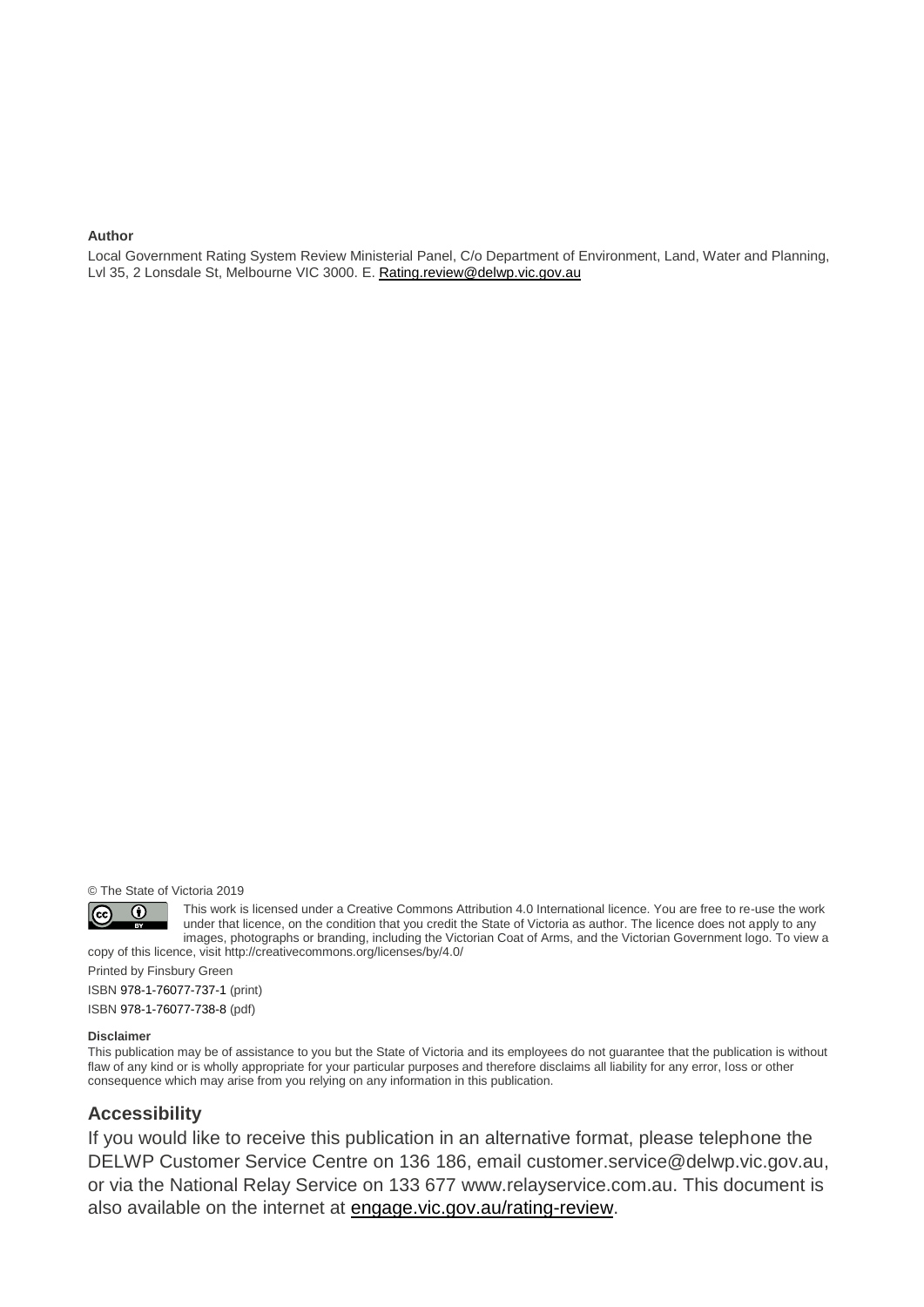# **Contents**

| Appendix I: Rating and Property Taxation in Other Jurisdictions  19 |
|---------------------------------------------------------------------|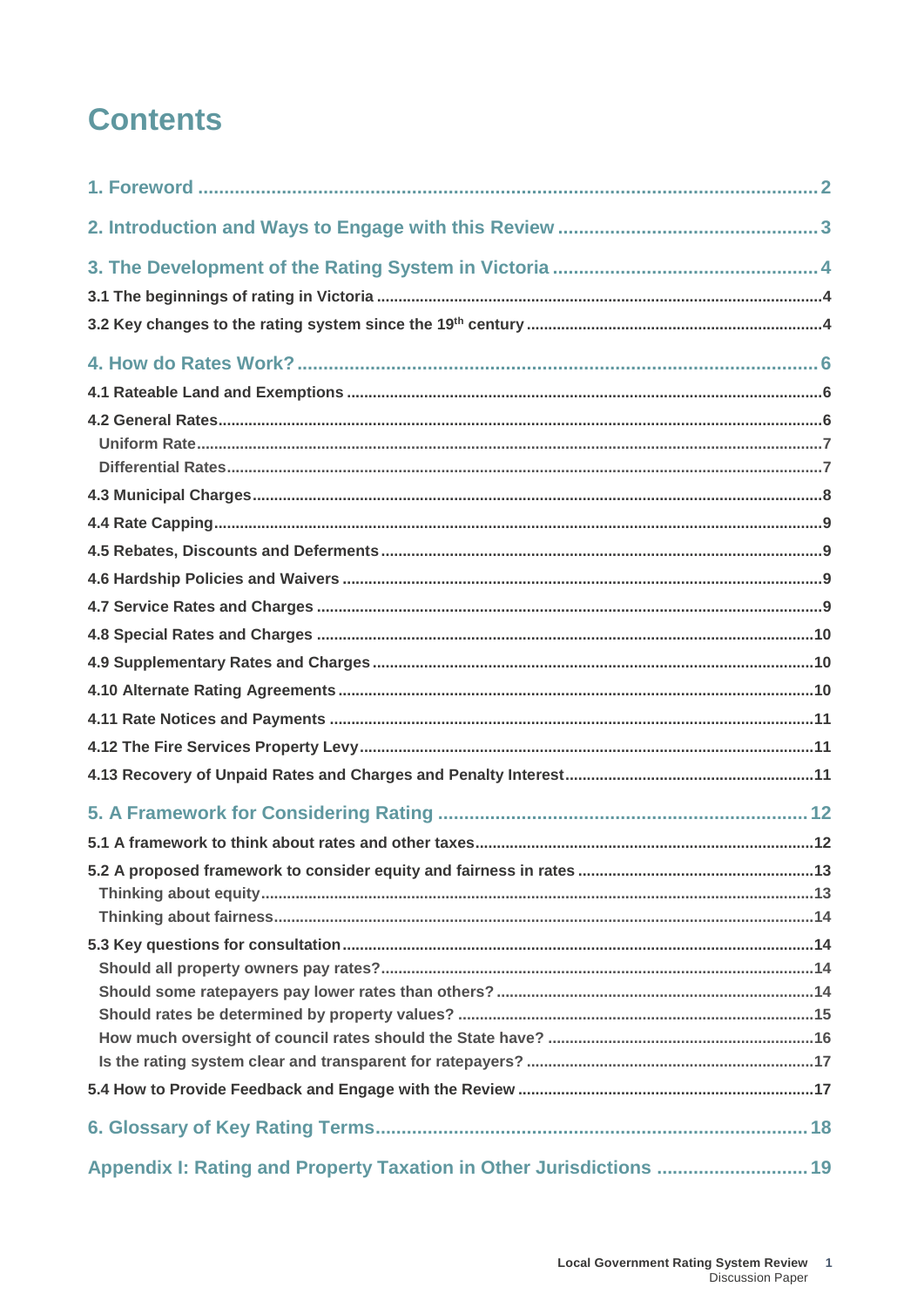# <span id="page-3-0"></span>**1. Foreword**

# Over \$5 billion will be raised in rates by councils in 2019-20 from over 3 million properties in Victoria.

Our council services and infrastructure are essential to supporting healthy and resilient communities and businesses in Victoria. Equally important is the means to pay for these services and rates provide over half of the revenue for our councils.

Over 3 million rates notices will be opened by Victorian ratepayers this year. Every notice will present detailed information. Many rates notices will have three, four or more different rates and charges. and will include options for payment, ways to appeal the property valuation and how to contact your council for assistance. Over \$5 billion will be raised by councils from rates levied on 3 million Victorian properties in 2019-20.

These are big numbers, and they describe a system that is important to all Victorians. Yet it is a system that is applied differently across councils and is often reported by ratepayers, councils and the community to be difficult to navigate.

In the 21<sup>st</sup> century, councils are complex operations delivering a myriad of services beyond the old view of councils being simply about "roads, rates and rubbish." Each council's current rating arrangements are the result of many adjustments over the decades, making the system far from simple. Changes and successive updates have added requirements and details that can confuse and contradict.

Nevertheless, the rating system also has many strengths and has provided a reliable revenue stream to the third tier of government for well over a century.

In 2018, the Victorian Government committed to a review of the system in recognition that the time for a full review of such an important system was due. In turn, the Government has appointed a Ministerial Panel to lead the work and to make independent recommendations to Government on an optimal rating system. The Panel is required to complete a report, with recommendations to the Minister for Local Government by 31 March 2020.

Fairness and equity are central to the Terms of Reference we have been charged with and are the driving considerations of our deliberations. With this central focus we are determined to ensure the review takes all perspectives into account.

This discussion paper is the first step for the Panel in reviewing the rating system. It aims to stimulate thinking and ideas from all stakeholders of the system and support them to actively participate in the processes available to them for input. Importantly, at this point, the Panel does not have fixed views on how a rating system can best meet the tests of fairness and equity. Our views will be developed over the course of the review through verifying the issues raised through the consultation process and through testing ideas for improvement against evidence and facts.

We are providing a range of ways for people to provide their views on the rating system. The Panel will be making its way around the state from August to October this year to meet with stakeholders, councils, community groups and individuals to listen to and consider their views on local government rating. We are also seeking written submissions and feedback through short surveys to enable the broadest possible engagement with the review of our local government rating system.

We recommend the Review website as an information source both in relation to the issues about rates and the range of opportunities available to the community for providing their views about rating. Additional relevant information and progress updates on the work of the Panel will be added to this website over the coming months.

We look forward to hearing from you.

### **Ministerial Panel for the Victorian Local Government Rating System Review**

- Dr Kathy Alexander (Chair)
- John Tanner AM
- Dr Ron Ben-David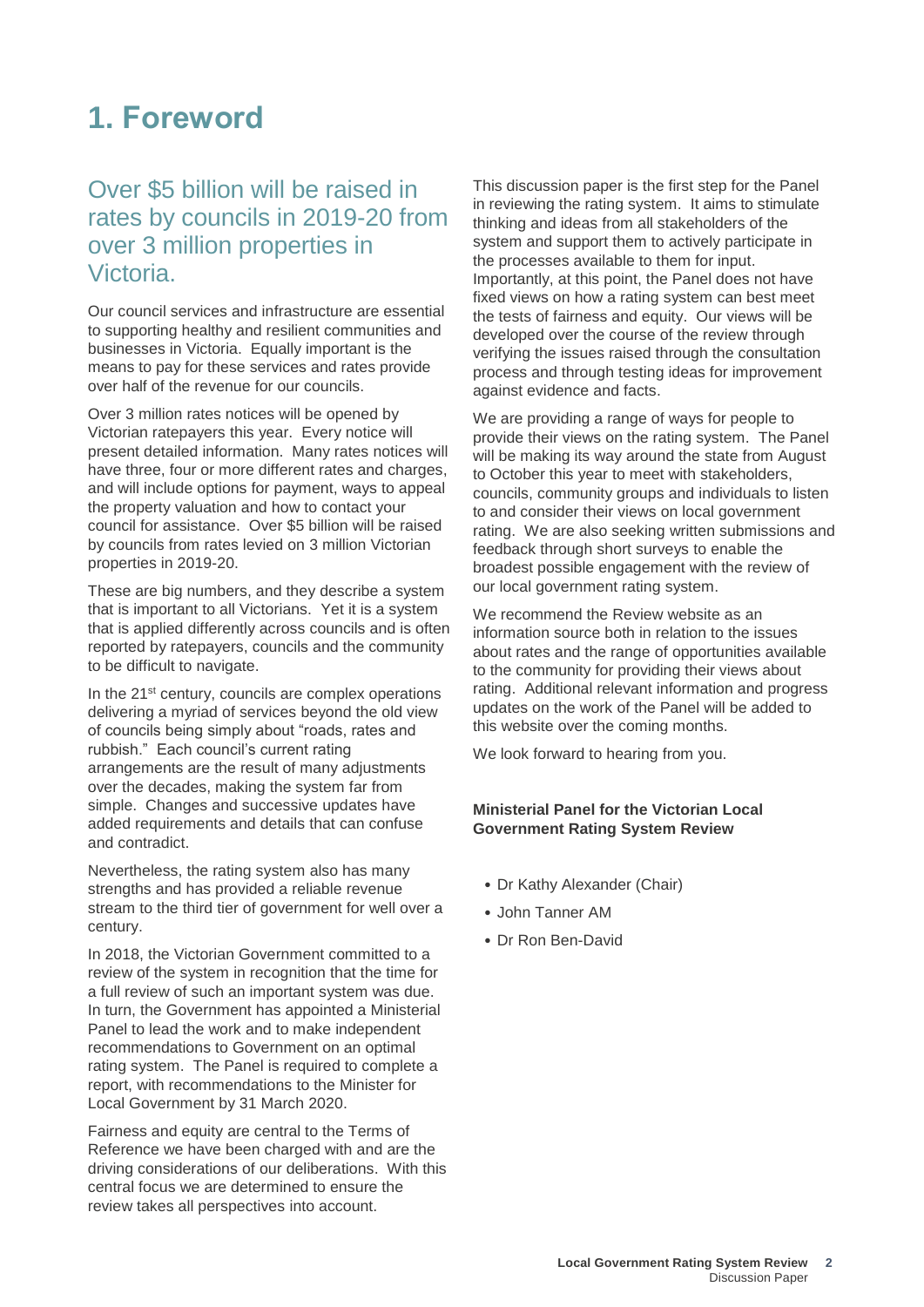# <span id="page-4-0"></span>**2. Introduction and Ways to Engage with this Review**

The Local Government Rating System Review is an opportunity to shape the future of the biggest local government revenue source.

This discussion paper presents an overview of the current rating system. It is designed to present the major system parts, how they work together, a framework for examining rates and a platform for the consultation by the Review Panel.

Chapter 3 presents a short historical summary of the rating system and shows how its origins in the 19th century in Victoria (and much earlier elsewhere) have contributed to the system we have today, with many of its features remaining unchanged.

Chapter 4 provides an overview of the rating system and how it operates. The overview is consistent with the video on the Rating Review website which will help to explain the main parts of the system and how they work together as simply as possible.

Chapter 5 proposes an initial framework for the Review Panel to assess issues of fairness and equity in rating. It will be refined through the Panel's consultation and research over the coming months. This chapter also provides some insight into commonly discussed issues in rating. Initial areas of interest for the Panel include the budget process for councils (including allocation of rates and community engagement), issues of rate exemptions, and the different ways that issues of rating fairness and equity are treated by councils.

The chapter also poses some questions to help readers provide feedback and facilitate broader discussion about fairness and equity in rating. These are presented in separate breakout boxes. We encourage people not to feel limited by these questions if they believe that there are issues that need to be addressed which are additional to the questions raised.

The Panel is seeking to better understand the different practices by councils in dealing with and administering the rating system. We will be consulting directly with councils on some of these detailed issues over the Review.

The Glossary defines some of the important terms used in the rating system. Many of these important terms are also specified in bold text throughout the

paper. Appendix I provides a brief discussion on rates in other jurisdictions around the world.

The Paper contains references and links to relevant legislation and documents, and data is drawn from the 2019-20 council adopted budgets.

Finally, the Panel Secretariat has provided further technical and legal information on the Review website, as well as shorter Fact Sheets. These are provided for the interested reader who wants to fully understand the legal and technical complexity of the current system and arrangements, but it is not necessary to read this additional material to engage with the Review.

So, let's begin.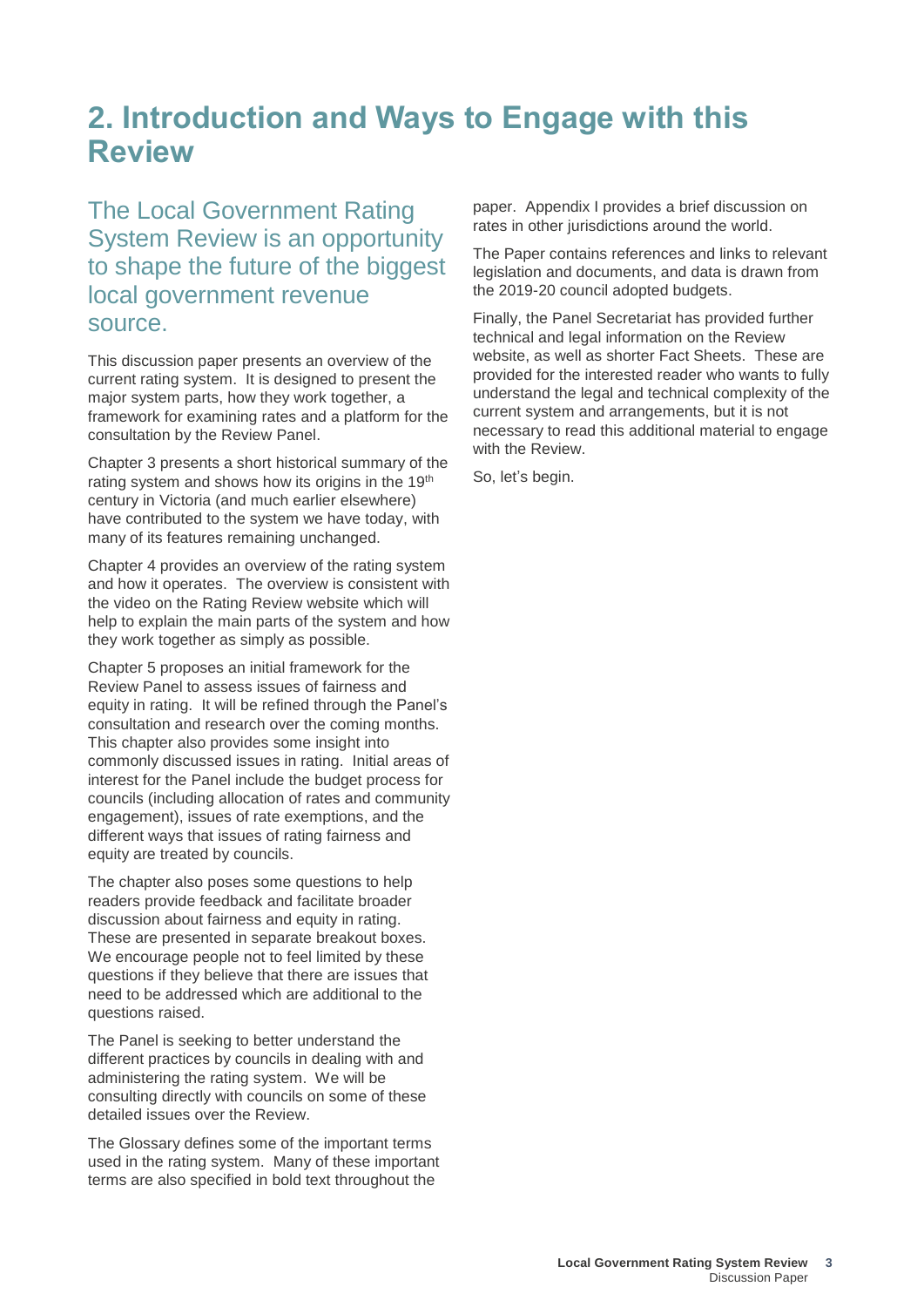# <span id="page-5-0"></span>**3. The Development of the Rating System in Victoria**

# Local governments derive their power to levy rates from State legislation via Acts of Parliament.

The taxation of land for government revenue extends back before the colonisation of Australia to the early 16th century in England. The appeal of rates (as a type of land tax) is attributed to its close alignment with municipal government services which, among other things, directly influence the value of land. Quality municipal services increase the value of land in their vicinity and revenue raised from the owners of this land contributes to paying for the services. The amount raised from each property (the 'rates') is primarily determined from each property's monetary value.

The taxation of land is also administratively simple and transparent, as title and rating liability records are maintained and readily available. Furthermore, land, unlike many other financial assets, is also impossible to conceal. For these reasons, propertybased taxation has great appeal for governments around the world and began to be used to fund councils in Victoria from the mid-19<sup>th</sup> century.

# <span id="page-5-1"></span>**3.1 The beginnings of rating in Victoria**

The Town Council of Melbourne was incorporated and empowered to levy rates on land in legislation passed in 1842. 1 Other metropolitan councils were created in subsequent years.

In addition, the *Roads Act* of 1854 made provision for establishing District Road Boards, which were empowered to levy tolls along with rates on land: a key way to raise revenue for roads.<sup>2</sup> These district boards were precursors to regional shires.

Following these initial steps, Victorian councils' power to levy rates has been granted by Parliament and governed in Victoria through the Local Government Acts of 1874, 1903, 1958, and the current *Local Government Act 1989.*

The fundamentals of the current rating arrangements are similar in many respects to those established in the 19<sup>th</sup> century. In the intervening period, several important changes have occurred in line with contemporary ideas about fair and

equitable taxation and modern administrative practices.

# <span id="page-5-2"></span>**3.2 Key changes to the rating system since the 19th century**

The foundation of a rating system is the system of property valuation which has developed over the past century in Victoria.

A rental return value (now known as **Net Annual Value**) was the common valuation base in Victoria for the late 19<sup>th</sup> and most of the 20<sup>th</sup> century, with site value also used. Before the 1989 Act, councils levied rates on either **Site Value** (SV), **Net Annual Value** (NAV) or a mixture of both which was known as the 'shandy' system. The 1989 Act introduced a third option: **Capital Improved Value** (CIV), and, in the 1990s, most councils opted to move away from SV or NAV to CIV. CIV as a valuation system began to be used in Victoria in the 1960s as new technologies and data management techniques allowed its collection. The 1989 Act gave councils powers to freely determine their own property categories under which differential rates could be levied if using the CIV base.

19<sup>th</sup> century ideas about taxation fairness shaped the early thinking and rules for rates, often setting a maximum ceiling rate that favoured large or highly valued land holdings by limiting the amount they would be liable for. A minimum rate also ensured that even the lowest value land would pay some rates. The 1958 Act for example included a minimum rate of 5 shillings per property and a maximum rate of four shillings in the pound of NAV. Upper and lower limits were also in place in earlier Acts. The minimum and maximum rate concepts were abolished by an amendment to the 1989 Act in 1996, given that the 1989 Act offered councils the option to raise a municipal charge to cover some of its administrative costs. This however became optional, lessening the use of a fixed component in rates.

A rate capping system was briefly applied in the early 1990s when Victorian councils underwent amalgamation. In 2016-17, the current rate capping system was introduced and continues today.

Notwithstanding the rate cap, the current system affords councils significant flexibility to raise rates as they see fit. Municipal rates and charges on

1. *Melbourne (Vic.). Council. (1842-),* (2008)*.* In *Trove*, retrieved July 29, 2019, fro[m https://nla.gov.au/nla.party-461954.](https://nla.gov.au/nla.party-461954)

<sup>2.</sup> Board of Inquiry into Local Government Finance in Victoria (1972), *'Report of the Board of Inquiry into Local Government Finance in Victoria'*, Parliament of Victoria, p.7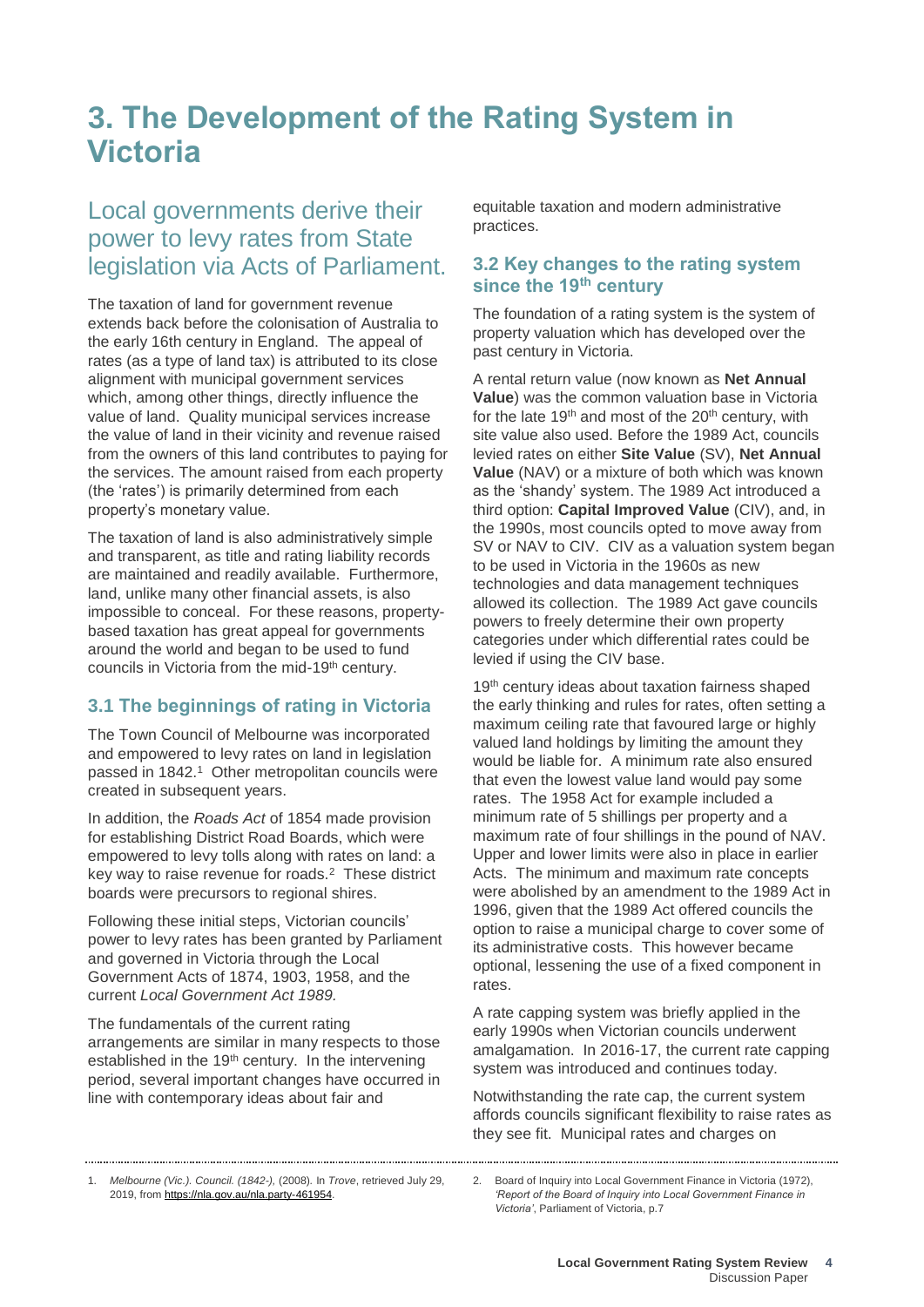properties continue to provide the primary revenue source for all councils, accounting for \$5.7 billion and 54 per cent of total revenue for Victorian councils in 2017-18. This revenue is supplemented by a wide range of other charges and user fees, along with government grants, notably the Commonwealth Government's Financial Assistance Grants to councils. The chart below shows all Victorian councils reported revenue sources for 2017-18.

*Figure 1: Local Governent revenue 2017-18 (Victorian Auditor General's Office)*



#### **Local Government Rating System Review 5** Discussion Paper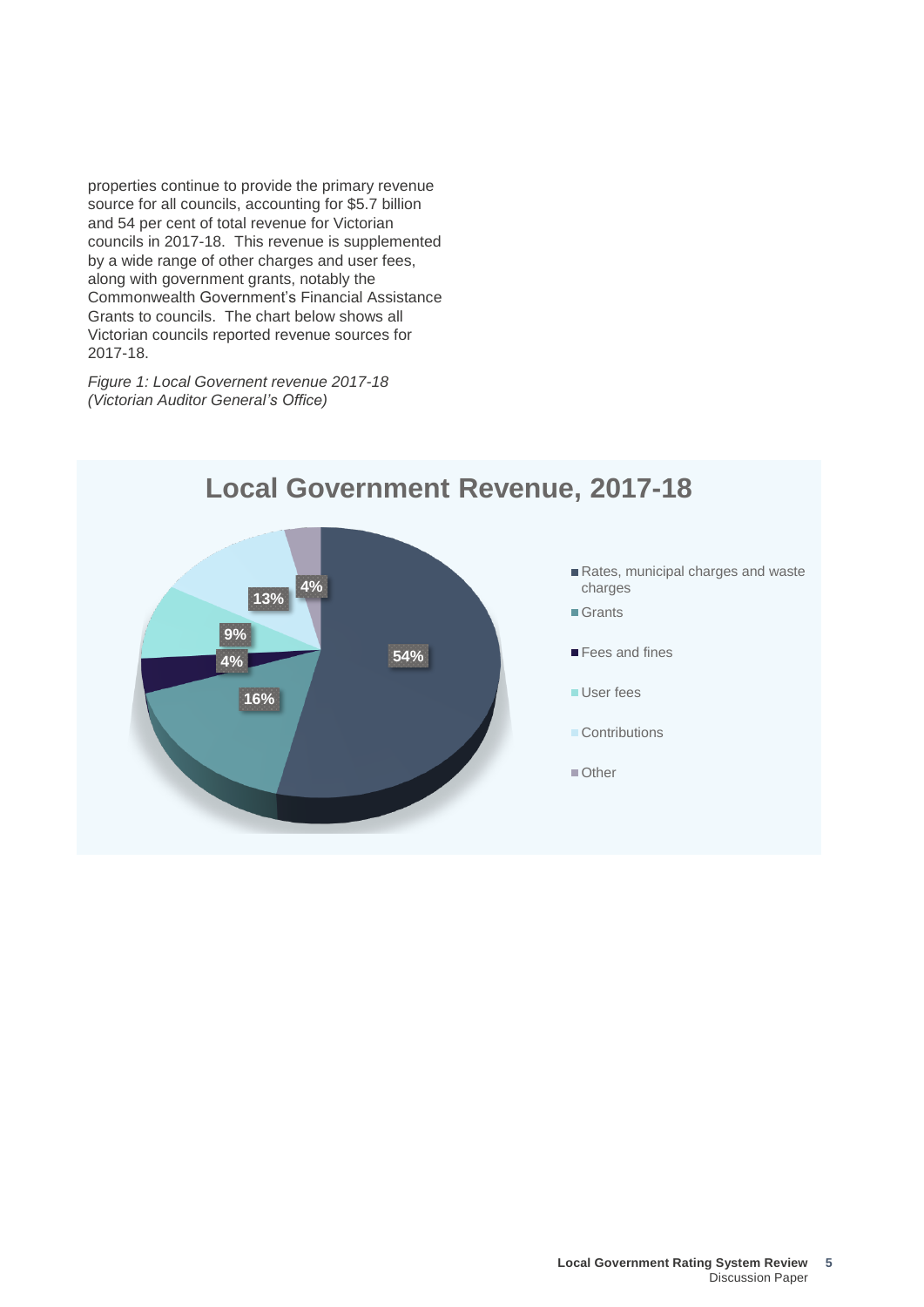# <span id="page-7-0"></span>**4. How do Rates Work?**

Councils decide how they calculate and allocate rates across properties as part of their annual budget process. This chapter provides an overview of the rating system. A more detailed discussion of the system is provided in a Supplementary Information Paper on the Review website.

Across Australia, local government rates are primarily based on property values. In Victoria, the State Government's valuation authority, the [Victorian](https://www.propertyandlandtitles.vic.gov.au/valuation/valuer-general-victoria)  [Valuer-General,](https://www.propertyandlandtitles.vic.gov.au/valuation/valuer-general-victoria) conducts valuations of properties across the state every year.<sup>3</sup> Councils use the most up to date valuations when setting their rates for the forthcoming financial year.

In preparing its annual budget, and before resolving on the rates and charges it will declare for its ratepayers for the forthcoming financial year, a council must determine the total amount of income it needs (including all rates, charges, user fees and other sources of revenue) to deliver services and infrastructure which it resolves as the priorities for its community. Its decisions are made alongside longer-term financial planning for significant spending such as roads and other infrastructure. Considerations of cost reduction and productivity improvements are also important in setting a budget.

The *Local Government Act 1989* (the Act) sets rules around how councils can raise rates. It allows councils to raise rates by using the following:

- **General Rates**, which are raised via:
	- o **Uniform Rates;**
	- o **Differential Rates;**
	- o **Limited Differential Rates;**
	- o **Municipal Charges;**
- **Service Rates and Charges**;
- **Special Rates and Charges**.

(Detailed definitions of these terms can be found in the Glossary).

Having reached agreement on the rates and charges, councils then issue rates notices for each rateable **occupancy** in their municipality.

Generally, property owners are responsible for paying rates (whether they are occupying the property or not). An exception to this is commercial leases, where lease contracts specify that the tenant is responsible for paying the outgoing cost on the property, including rates.

### <span id="page-7-1"></span>**4.1 Rateable Land and Exemptions**

*Rates exemptions allow for some types of property to be exempt from paying rates.*

All land is considered rateable in Victoria, except where it is specified as exempt in the Act. Many of the current exemptions are long standing and some can be traced back to the *Local Government Act 1874*, the first specific local government legislation in Victoria*.*

The current exemptions include:

- State and Commonwealth land (Crown Land), where it is either unoccupied or it is used exclusively for public or municipal purposes;
- Crown land leased to a rail transport operator;
- Land used exclusively for charitable purposes;
- Land used as a residence of ministers of religion;
- Mines:
- Returned Services League (RSL) clubs.

All other land in a municipality is subject to rates.

### <span id="page-7-2"></span>**4.2 General Rates**

*The amount raised using uniform or differential rates, or a municipal charge, to fund council expenditures.*

Councils calculate rates using a property valuation base, which in Victoria is either the **Site Value** (SV), **Net Annual Value** (NAV) or **Capital Improved Value** (CIV) of all properties in the municipality. Property valuations can also be appealed by the ratepayer.

date, valuations in Victoria were generally conducted by councils every two years.

<sup>3</sup> From 1 July 2018 land valuations were centralised under Valuer-General Victoria (VGV), with a new annual cycle of valuations. Prior to that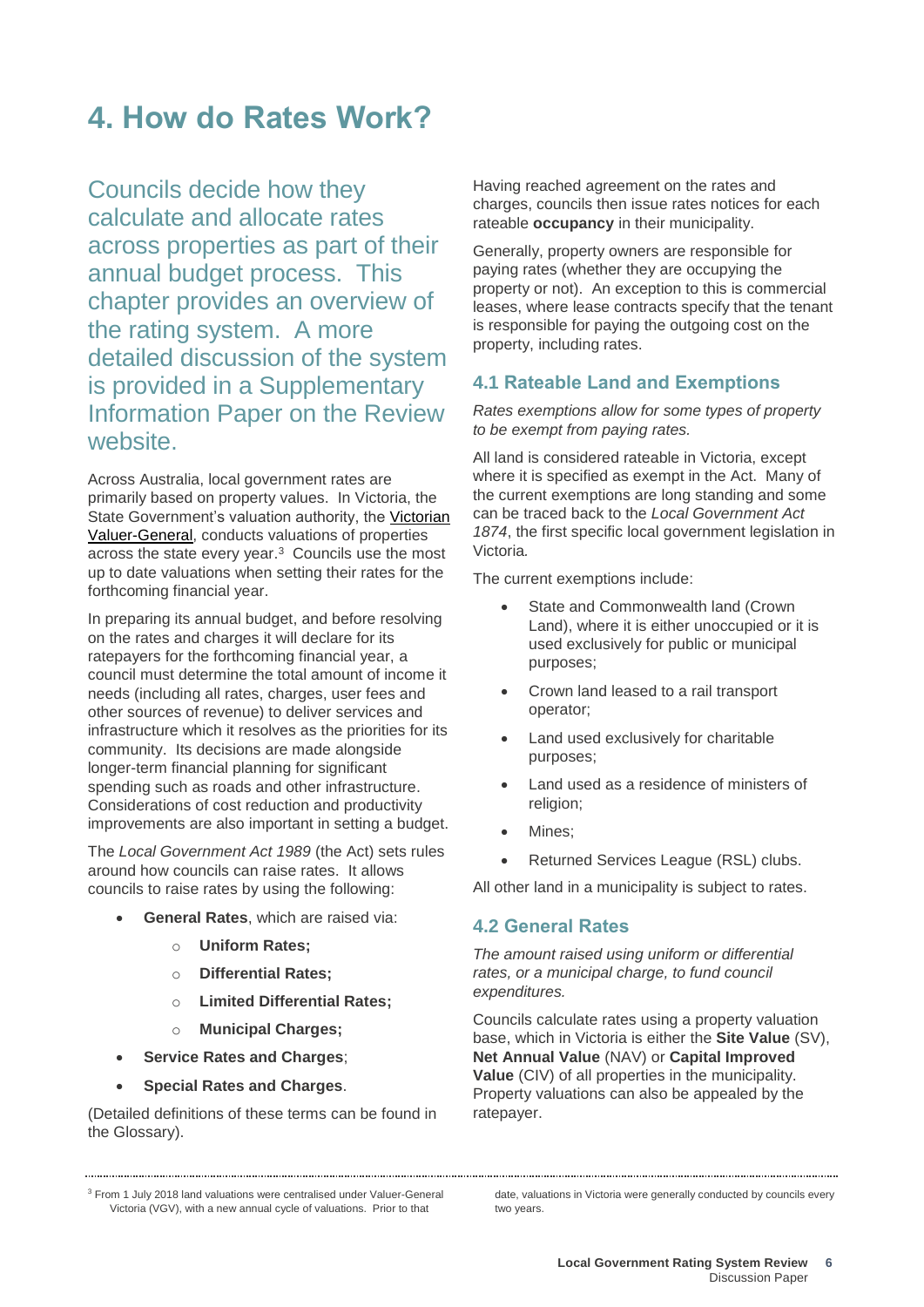### **Box 1 – Property Valuation Bases**

**Site Value (SV)** – the value of the land only, not including improvements (such as a building).

**Capital Improved Value (CIV)** – the value of the land including any improvements (such as a house).

**Net Annual Value (NAV)** - the estimated annual rent for the land, less some expenses.

*A detailed definition of these terms can be found in the Glossary.*

Before allocating rates to individual rateable properties, councils declare if they wish to use a **uniform rate** or **differential rates** and an optional **municipal charge**.

#### <span id="page-8-0"></span>**Uniform Rate**

#### *Where councils raise rates by applying one rate in the dollar to all properties in a municipality.*

If a council chooses to set a uniform rate, the total amount of rates to be collected is divided across the total value of all rateable properties. This results in the **rate in the dollar** which is a percentage amount.

The rate in the dollar is then multiplied by the value of an individual property to calculate the amount to be paid by each ratepayer.

Under a **uniform rate**, all ratepayers pay the same rate in the dollar on their property's value.

In the example below, the City of Pleasantville:

- Seeks to raise \$50 million in rates for its budget;
- The value of all the rateable properties in the municipality have been valued at \$20 billion (CIV).



In this example, the council's uniform rate in the dollar will be 0.0025. This means that for every dollar of your property's value in the City of Pleasantville, you would pay 0.0025 cents in rates.

So, if you owned a property valued at \$600,000, that value would be multiplied by 0.0025, to get \$1,500 in rates.



#### <span id="page-8-1"></span>**Differential Rates**

*Where councils raise rates by applying different rates in the dollar for certain property categories.*

When using **differential rates**, councils must declare the type of property categories and the rate in the dollar for each of these specified categories. Councils are free to declare whatever categories they choose. Some common categories for councils using CIV include Residential, Commercial and Farm Land.<sup>4</sup> Other more specific categories are also used such as Quarrying Land or Vacant Commercial.

4 If a council uses NAV as their valuation base for rates, they are permitted to use only a few differential rate categories. This is known as 'Limited Differential Rates'.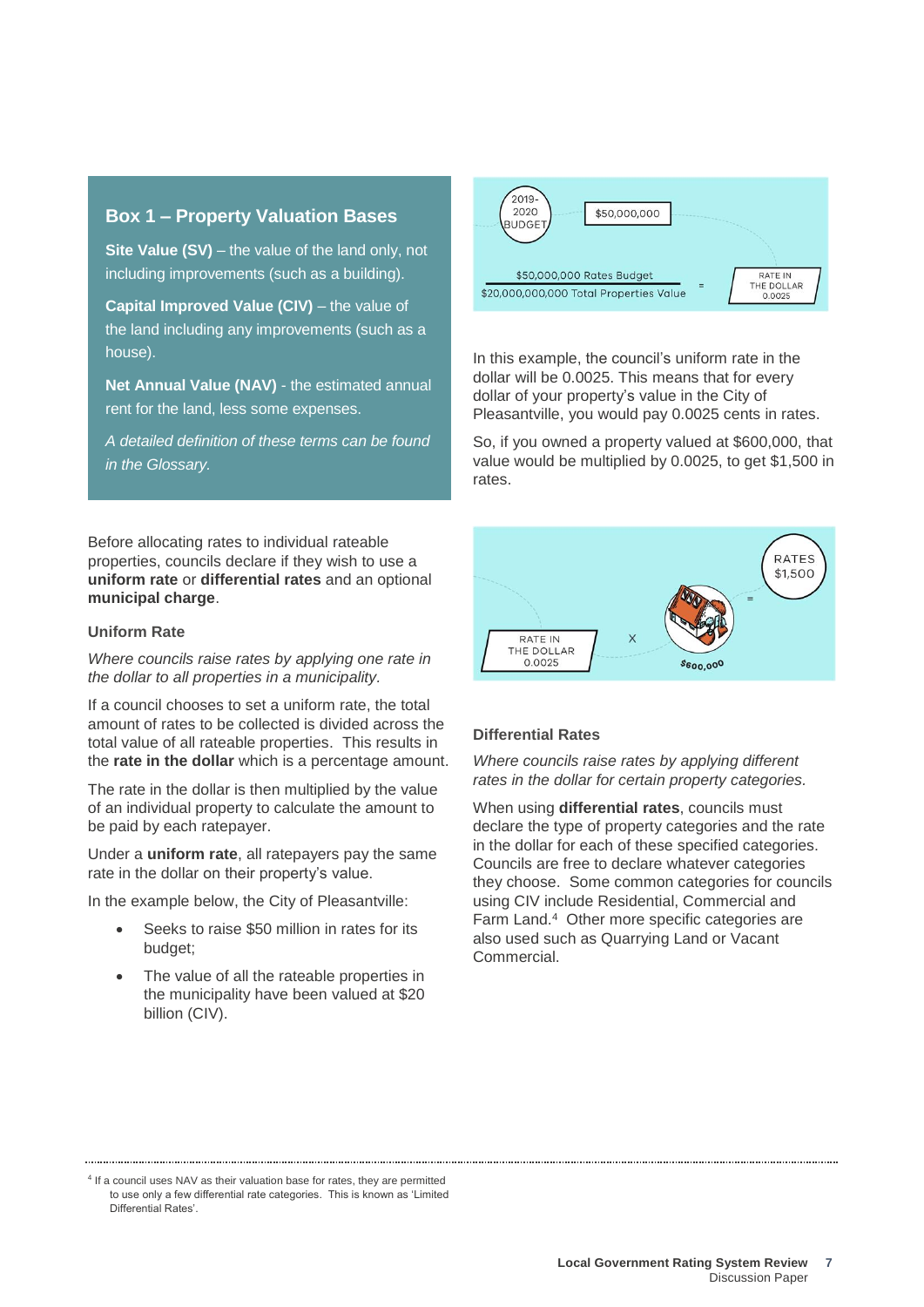

Each category is assigned a separate rate in the dollar. Once this is determined, differential rates are calculated using the same method as a Uniform Rate. Table 1 below gives a simple example of differential rates and rates payable for three different types of property each equally valued at \$600,000.

#### *Table 1. Example Differential Rating Categories*

| Category         | Rate in the<br>Dollar | Rates<br>Payable |
|------------------|-----------------------|------------------|
| Residential Land | 0.00250               | \$1,500          |
| Commercial Land  | 0.00500               | \$3,000          |
| Farm Land        | 0.00125               | \$750            |

In the example above, the council has elected to levy the highest rate in the dollar on commercial land and the lowest on farm land. Each property will pay a different amount in rates even though the three properties have been valued equally at \$600,000.

There is no limit on the number of differential rates a council may levy in Victoria. However, the highest differential rate is restricted to being no more than 4 times the lowest differential rate in a financial year.

Use of differential rates are further governed by the [2013 Ministerial Guidelines for Differential Rating.](https://www.localgovernment.vic.gov.au/__data/assets/pdf_file/0022/74821/Ministerial_Guidelines_for_Differential_Rating_April_2013-PDF.pdf) The Guidelines set out some suitable and unsuitable uses of differential rates, limit their use in some specific ways and describe instances where councils should consider their use (such as farm land and retirement villages).

# <span id="page-9-0"></span>**4.3 Municipal Charges**

*A fixed charge declared to cover some of council's administrative costs.*

Councils can opt to use a **municipal charge** which applies equally to all properties regardless of their value. Because a municipal charge is a fixed dollar amount, the value of the property has no relationship to the amount charged. The greater the level of a municipal charge, the less the influence of the property's value in determining the total amount levied in general rates and charges.

Using the uniform rates example above, if a council declared that it wanted to raise \$10 million (out of the budgeted \$50 million in general rates) in municipal charges across the municipality's 50,000 properties then:

- Each property would be levied a fixed amount of \$200 in municipal charges;
- The rate in the dollar would be reduced to 0.002 cents in the dollar (as the amount to be raised lowers to \$40 million);
- The uniform rates portion for our example property would total \$1,200 (0.002 cents in the dollar x \$600,000 property value);
- The total rates payable for this example property using this system would be \$1,400 (Municipal Charge + Uniform Rates) instead of \$1,500.

A municipal charge was levied in 2019-2020 by 39 councils, averaging \$194.65 per property. 31 of these 39 councils are rural and regional. The total amount to be raised from a municipal charge must not exceed 20 per cent of the total revenue from general rates and municipal charges. In practice, few councils get close to this ceiling, with the average in 2019-20 at 10.37 per cent for those councils using the municipal charge. 5

Municipal charges can be used when levying differential rates as well as a uniform rate. The Act also allows an exemption from multiple municipal charges for the same ratepayer if they can show that they are operating a single farm business across multiple properties.

<sup>5</sup> All 2019-20 figures in this Paper are based on the adopted budgets of 78 out of 79 councils. South Gippsland Shire Council received an

extension to its 2019-20 budget adoption date. The proposed budget figures in this instance have been used.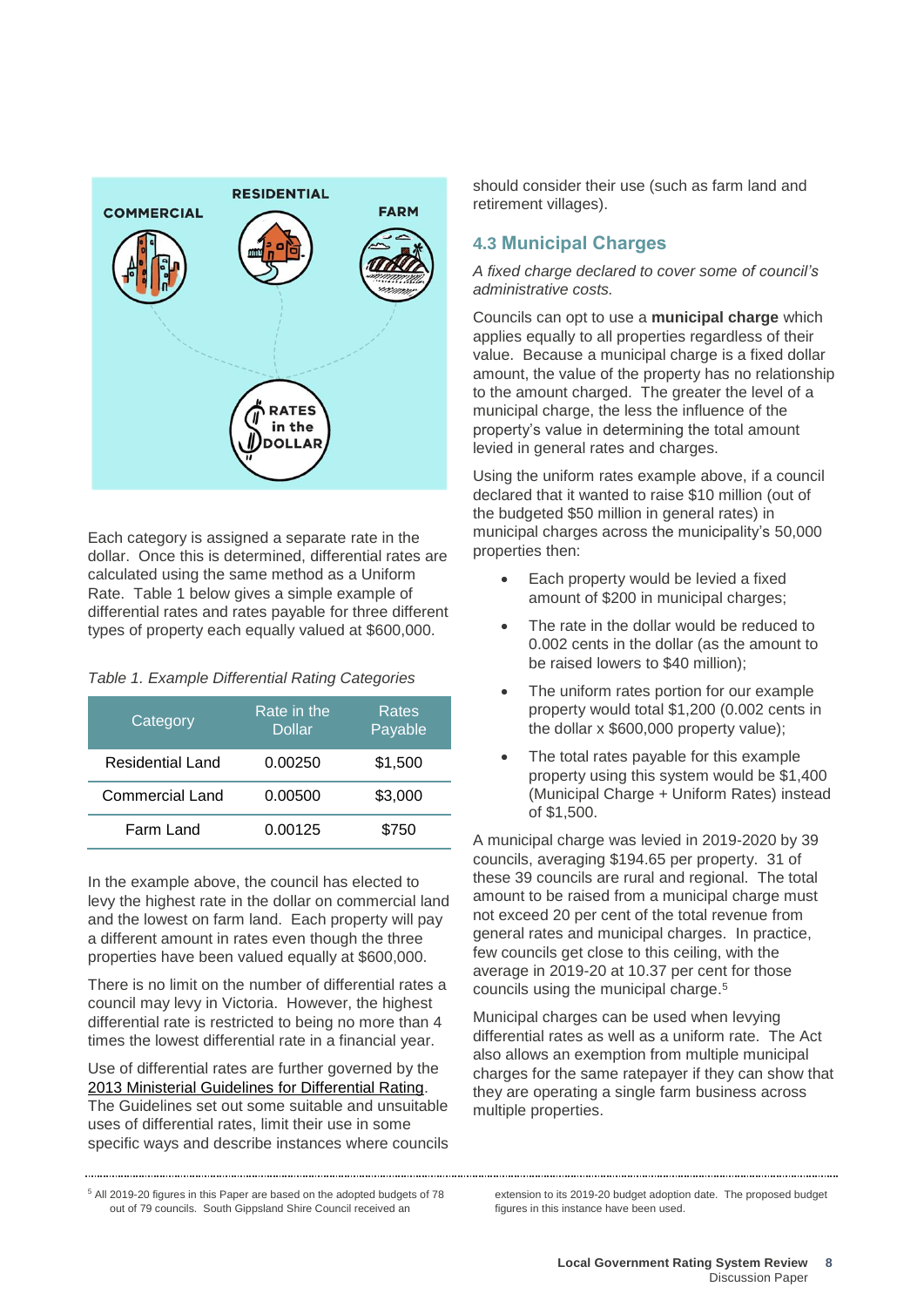The amount a council collects in rates in any year is determined by the council budget process – not property values. The various property values within a municipality determine the *distribution* of rates. Higher valued properties will tend to pay more than lower valued properties in the same municipality.

# <span id="page-10-0"></span>**4.4 Rate Capping**

*A rate cap is a restriction or limit on the annual increase in rates from a previous year.* 

A rate cap was applied in Victoria in the 1990s for two years. The current legislative rate cap system commenced in 2016-2017 and operates by limiting the amount of revenue a council can collect in a given year through general rates to a percentage increase from the previous year. This percentage increase is not applied to individual properties, but the overall amount collected in general rates. This limit is determined annually by the Minister for Local Government. The rate capping framework is not being considered by this Review as it will be separately reviewed in 2021.

# <span id="page-10-1"></span>**4.5 Rebates, Discounts and Deferments**

*Local governments can adjust the impact of rates by applying discounts, rebates, concessions and deferments of payment.* 

A State-wide concession on rates is provided for eligible pensioners by the State Government. The rate rebate in 2019-20 for eligible pensioners is 50 per cent of the General Rates up to a maximum of \$235.15. This amount increases annually in line with inflation. Application of further rebates, discounts and deferments are at the discretion of individual councils.

Some Victorian councils provide an additional rebate on rates for eligible pensioners on top of the Victorian Government rebate. Other rebates are available for:

- Assisting the proper development of the municipal district;
- Preserving or restoring buildings or places of historical or environmental interest;

The provision of affordable housing to a registered agency.

Councils can also offer incentives for early payments. Deferment schemes, whereby rates owed can be paid upon a specified future date (including upon sale of the property), can also include a discounted interest charge on the deferred rate. Such schemes can temporarily address the affordability issue for some people who own property but do not have a high cash income. They permit individual circumstances to be considered, including financial hardship and long-term illness. Deferment schemes are not in widespread use.

# <span id="page-10-2"></span>**4.6 Hardship Policies and Waivers**

*All 79 Victorian councils provide for financial hardship considerations by application and many have a published policy for circumstances of financial hardship.* 

Commonly, councils provide details of the financial hardship assessment process, along with a payment arrangement application form, on the rates and charges section of their website. The Act does not provide a specific definition of financial hardship.

Councils may set up different payment arrangements for people whom they assess as experiencing hardship or waive part of, or even all, unpaid rates and charges.

### <span id="page-10-3"></span>**4.7 Service Rates and Charges**

*A Service Rate or Charge funds a specific service, commonly used to fund the collection and disposal of waste.*

The Act permits councils to levy charges on a property for a specific service, such as:

- Provision of a water supply
- Collection and disposal of refuse
- Provision of sewage services
- Any other prescribed service<sup>6</sup>

Waste charges (collection and disposal of refuse), for providing kerbside waste and recycling services, are in widespread use in Victoria, with just over \$695 million to be levied in 2019-20. (It should be noted that waste charges are separate from the State Government landfill levy, which is paid by licenced landfill operators). Water services are no longer provided by Victorian councils, although some still

 $\delta$  A prescribed service is one which has been specified in regulations by the Minister via a power in the *Local Government Act 1989.*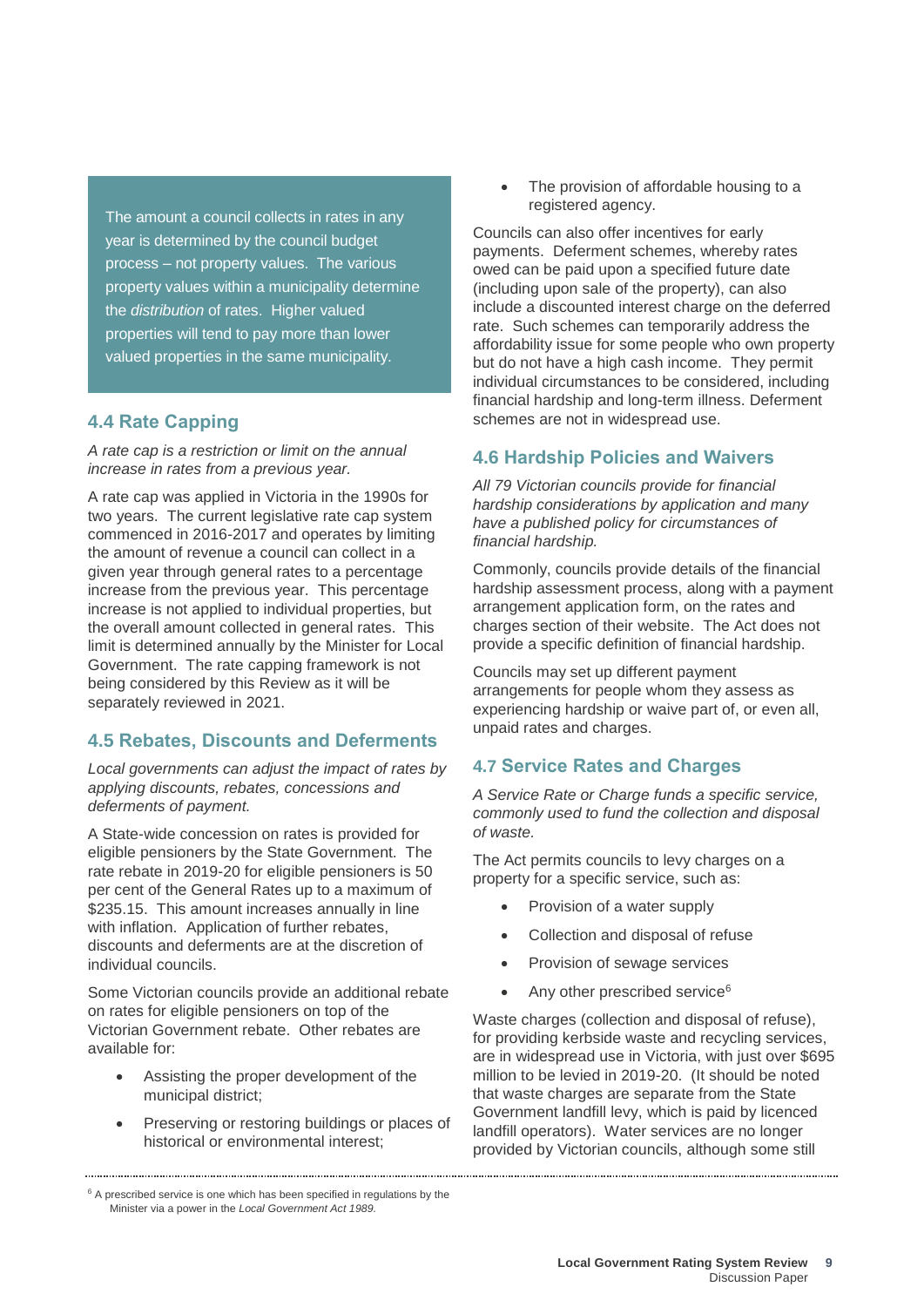provide limited sewage services such as septic tanks.

Even if councils levy a service charge, this amount does not necessarily cover the full costs of providing the service.

# <span id="page-11-0"></span>**4.8 Special Rates and Charges**

#### *A Special Rate or Charge funds a specific project that only affects a limited number of ratepayers*

Councils can choose to declare a Special Rate or Charge to fund a project that only affects a limited number of ratepayers. This ensures that the ratepayers that benefit from the project contribute to funding it.

These projects can be initiated by councils or by ratepayers petitioning council for the new service. The Special Rate or Charge to be raised also has separate financial accounting requirements, methods of declaration and objection, calculation of amounts due, and public consultation is required for the proposal to be implemented.<sup>7</sup>

Examples of a Special Rate or Charge scheme may include:

- Street beautification works:
- Raising funds for commercial marketing, development and promotion via Business/Trader Associations;
- Creation of car parking to support commercial businesses;
- Infrastructure improvements (such as roads, stormwater drainage, and water and sewer mains) in a limited access street;

Each Special Rate and Charge is calculated and apportioned differently depending on the funding required and number of ratepayers responsible for payment.

# <span id="page-11-1"></span>**4.9 Supplementary Rates and Charges**

*If a property's valuation changes outside the annual revaluation process, councils issue amended notices updating the rates payable.*

These valuation changes can occur for a variety of reasons, some of which are:

- Something occurs to make the land rateable (or exempt from rates) per the rules of the Act;
- The land is subdivided or consolidated;
- A new building is constructed on the land;
- There is an alteration made to an existing construction (such as a renovation or demolition);

When the new valuation is determined, councils then issue revised rates notices to the owner showing the change in valuation and the updated rates and charges. This is called a Supplementary Rates Notice and councils issue thousands of these notices annually as land uses change over time.

# <span id="page-11-2"></span>**4.10 Alternate Rating Agreements**

*Some ratepayers make payment directly to councils instead of paying rates based on a property's value or can enter into upgrade agreements that only affect their property.*

Some specialist property types are subject to different methods of rating under other legislation, allowing councils to raise revenue via rating agreements. These apply to properties such as electricity generators and land used for cultural and recreational activities (such as sporting facilities). In these instances, the rates are calculated quite differently from using the market value of the property. In some instances, land that is exempt from rates altogether may also pay a contribution to the council to fund municipal services.

The recent introduction into State legislation of Environmental Upgrade Agreements and Cladding Rectification Agreements allows councils to help ratepayers obtain finance to alter their properties and pay back their loans via their rates payments. These agreements can reduce the interest rates on the loans as future property rates are used as a financial guarantee. By their nature, these agreements can involve complex methods of calculation which vary across councils.

<sup>7</sup> The use of Special Rates and Charges are governed by the *Special Rates and Special Charges: Calculating Maximum Total Levy Ministerial Guideline*. Available at [http://www.gazette.vic.gov.au/gazette/Gazettes2004/GG2004G039.pdf](http://www.gazette.vic.gov.au/gazette/Gazettes2004/GG2004G039.pdf#page=28) [#page=28](http://www.gazette.vic.gov.au/gazette/Gazettes2004/GG2004G039.pdf#page=28)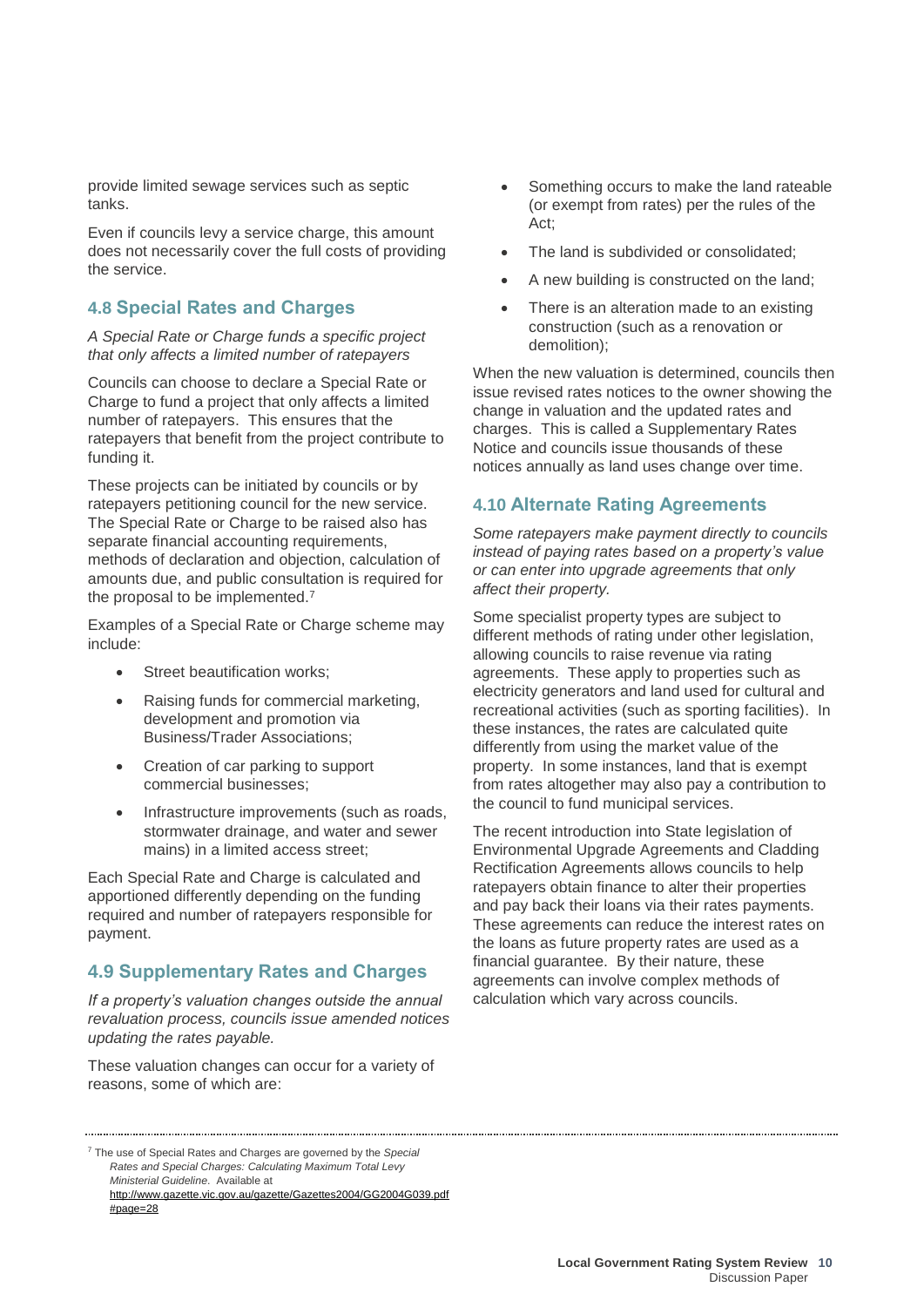## <span id="page-12-0"></span>**4.11 Rate Notices and Payments**

*Councils are required to issue rates notices which contain significant detail about the ratepayer's property and the dates that payments are due.*

The notices that councils issue ratepayers contain a significant amount of detail including the property's various legal descriptions, the assessed value of the property, rates and charges, liability of payment, payment options, ratepayer rights and methods of objection.<sup>8</sup>

Councils are required to allow ratepayers to make payment of the amount due over four instalments over the year and may also choose to offer the ability to pay in a lump sum (in full).

The due dates for these options were set in 1998<sup>9</sup> and are:

Four Instalments

- 30 September
- 30 November
- 28 February
- 31 May

Lump Sum (optional)

15 February

Other payment arrangements can be offered by councils.

# <span id="page-12-1"></span>**4.12 The Fire Services Property Levy**

Council rate notices also include the Fire Services Property Levy, a State Government charge, to pay for fire services. The inclusion of this levy on the council rates notice will not be covered in this Review.

# <span id="page-12-2"></span>**4.13 Recovery of Unpaid Rates and Charges and Penalty Interest**

*Councils may charge interest on unpaid rates and charges as well as pursuing legal action which may include sale of the property.* 

Like taxes at other levels of government, if any rate or charge remains unpaid after its due date, councils can charge the ratepayer interest on these amounts.

Penalty interest rates are set by the State Government.<sup>10</sup> (The current rate is 10 per cent per annum). However, councils have the option to apply either the full amount, a partial amount or not to charge interest at all. Councils do not need to have a policy outlining when they will apply penalty interest, nor are they required to issue new notices once the interest has been applied to the debt. Councils can also choose to recover the unpaid amounts by legal action in the Magistrates' Court.

If rates remain unpaid for over three years, councils can sell the property to recover the outstanding amount, or transfer the land in question to itself, thereby gaining ownership of it.

In some circumstances the occupier of the land may become liable for payment instead of the owner. This may require them to make payment of rent to council instead of the owner, to pay the outstanding debt. In such cases the payments to council cannot exceed the amount of rent owed by the occupier.

<sup>8</sup> S.158 (4) of the *Local Government Act 1989* and S.10 of the Local Government (General) Regulations 2015, set out all details required to be present on a rate notice.

<sup>9</sup> Government Gazette pg. 632 [\(http://www.gazette.vic.gov.au/gazette/Gazettes1998/GG1998G012.pdf\)](http://www.gazette.vic.gov.au/gazette/Gazettes1998/GG1998G012.pdf)

<sup>&</sup>lt;sup>10</sup> The *Local Government Act 1989* requires that penalty interest is to be calculated at the rate fixed under section 2 of the *Penalty Interest Rates Act 1983.* This is currently set at 10 per cent per annum.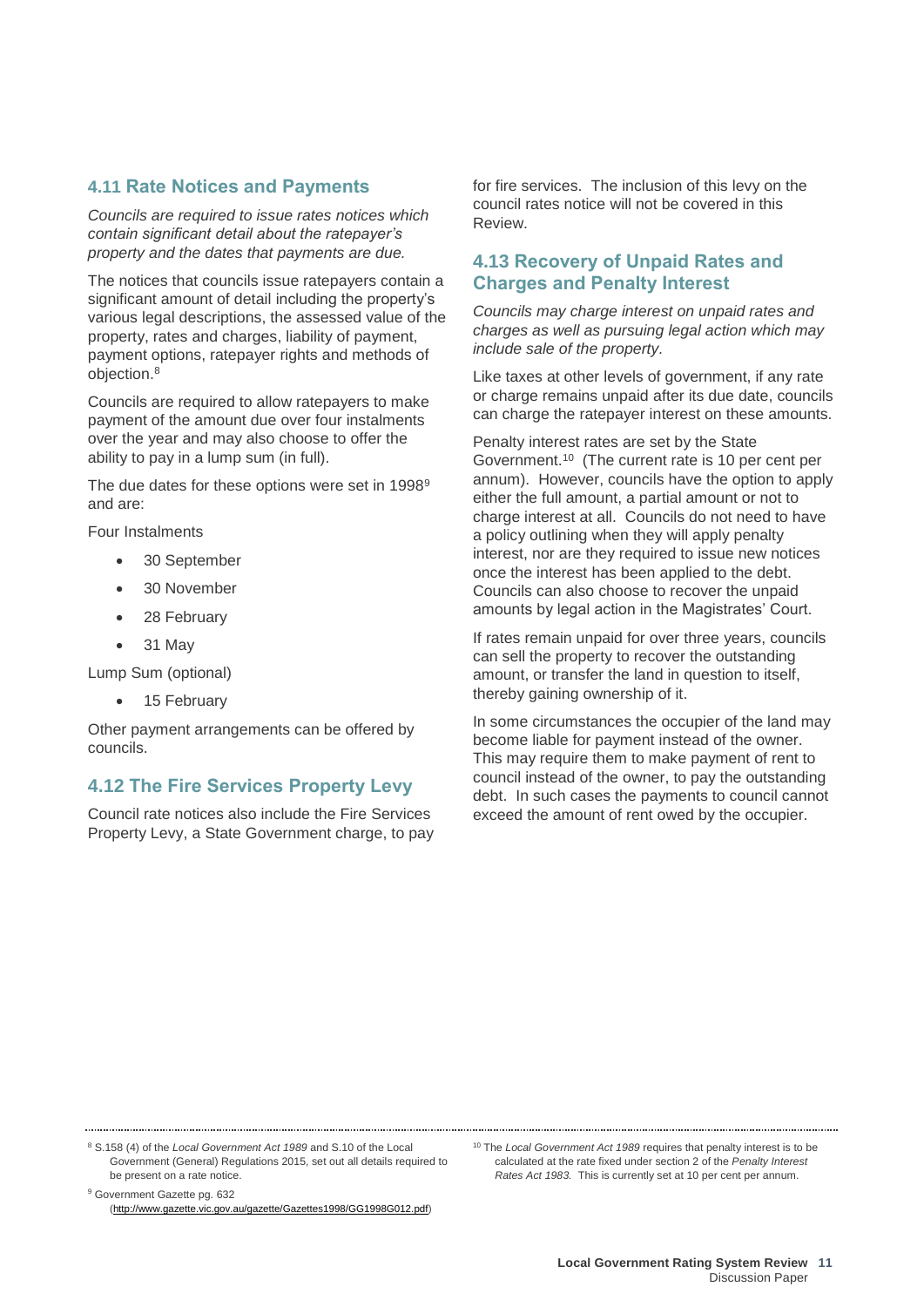# <span id="page-13-0"></span>**5. A Framework for Considering Rating**

The scope of this Review requires that the Panel develop ways to consider fairness and equity so the whole rating system can be reviewed, and the key issues brought to the fore.

This chapter outlines a framework that the Panel proposes to use in investigating the rating system. The chapter then discusses some already known issues about the rating system to open the consultation. The Panel is seeking more information on individual councils' rating practices and related issues to better understand how the system is currently working.

Finally, the chapter offers questions for stakeholders to consider as a starting point when providing feedback to the Panel. Nevertheless, these questions should not limit the matters on which stakeholders provide comment.

# <span id="page-13-1"></span>**5.1 A framework to think about rates and other taxes**

The main purpose of any government tax system, including council rates, is to raise revenue to fund public services. Sometimes the design of a tax and how it is applied by a government can have unintended consequences and costs on business and the community.

To minimise these unintended consequences and costs, a number of commonly used principles guide good tax design. Those most relevant to rating include **efficiency**, **equity**, **simplicity** and **sustainability** (outlined in Box 2<sup>11</sup>).

An **efficiency cost** occurs when a tax interferes with the decisions of individuals and businesses and prevents them from making choices about work, leisure, consumption of goods and services, investment and savings that would work best for them.

Property values are generally considered an efficient rating base, given that it is difficult to quickly change ownership to avoid paying the annual rates bill. Council property rates also have a broad base because most properties in any given municipality pay rates.

# **Box 2 - Principles of taxation**

**Efficiency**: Rates should not significantly distort decisions around property ownership, usage and development. For example, stamp duties are often considered *inefficient* as they may prevent property buyers from locating close to work, family, suppliers, or customers.

**Equity**: The tax burden should fall appropriately across different types of ratepayers.

*Benefit principle*: Where the distribution of benefits is not uniform, those who benefit more should contribute more.

*Capacity to pay (vertical equity):* Those ratepayers with greater economic means should contribute more to rates.

*Horizontal equity:* Taxpayers in similar circumstances should be treated in a similar way.

**Simplicity**: The system should be practical and cost-effective to administer and enforce. The system should also be simple to understand and comply with.

**Sustainability**: A key element of the sustainability principle is that the system should generate reliable revenues for councils on an ongoing basis. Rates should be durable and flexible in changing conditions (that is, they can adequately withstand volatility).

If all, or most properties are rated, councils are not creating large incentives for a property buyer or developer to purchase one property over another.

For **simplicity** it should be easy to understand and comply with a tax. Under the simplicity principle taxes should also be easy to administer. When the

<sup>11</sup> These principles are based on *Australia's Future Tax System* (the Henry Review) (2010), Part 1, p.17.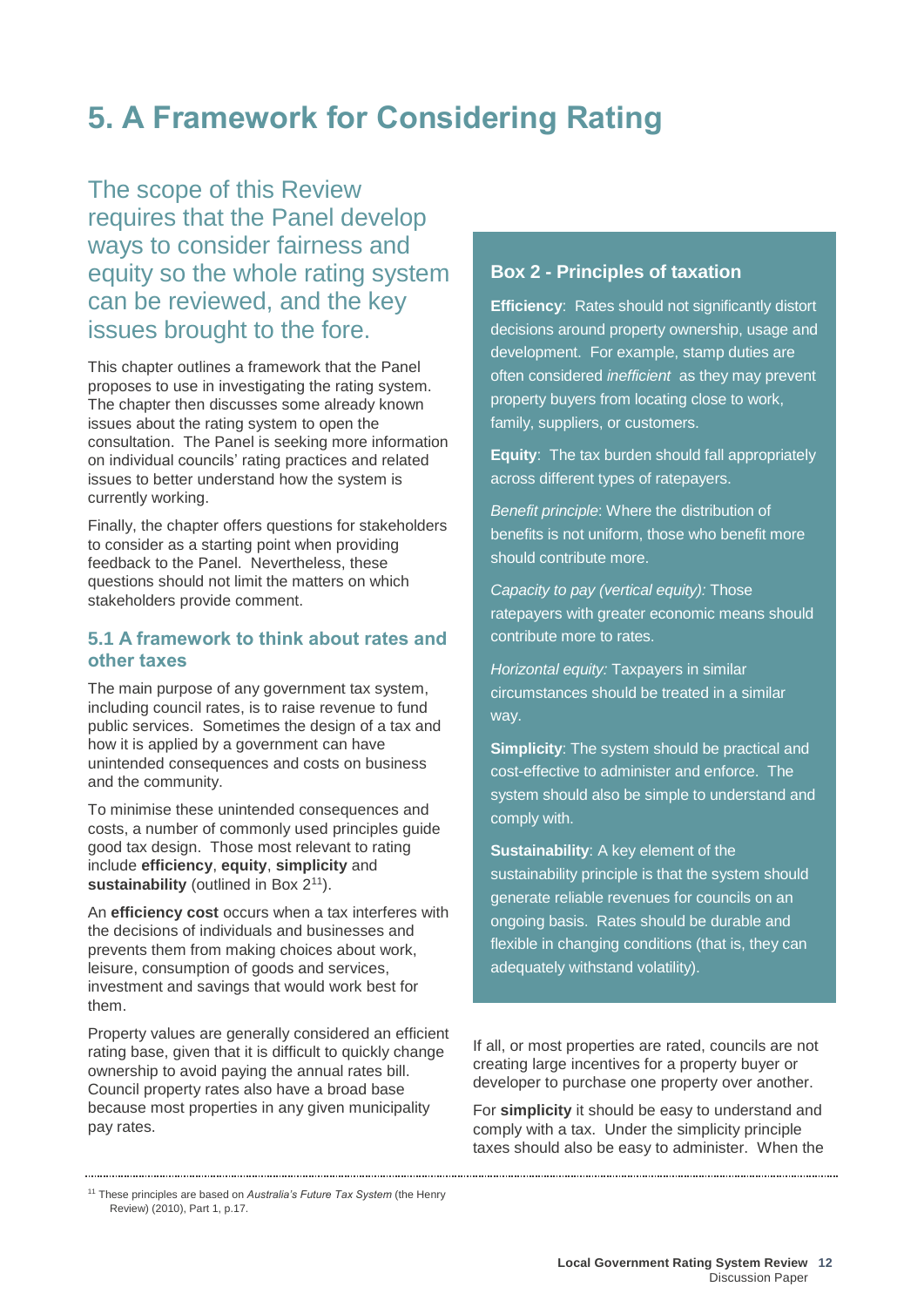rules around who pays and how to pay a tax are complicated, the system can impose administrative burdens on taxpayers, such as time spent filling out forms, or waiting in line to pay tax. Simplicity can also help the public engage with policy and decision makers in government and discuss the tax and how it is applied.

Councils also have a **sustainable** revenue base in rates. Property values fluctuate over time, especially in the short term, but this does not result in volatility in rates, unlike some other propertybased taxes such as those levied on property transactions (i.e. stamp duties). As shown in Figure 2, property values have tended to increase over the long term, providing a reliable and predictable revenue base for councils.



*Figure 2 – Property valuations in Victoria since 1996*

### The central considerations of this review are the concepts of equity and fairness. These are not straightforward and, as discussed below, require some deeper consideration.

# <span id="page-14-0"></span>**5.2 A proposed framework to consider equity and fairness in rates**

Equity in taxation is commonly understood as reducing the tax burden on groups with lesser ability to pay. However, this is not the only type of equity that should be considered in setting taxes, including council rates.

#### <span id="page-14-1"></span>**Thinking about equity**

Equity is a much-discussed topic in tax policy at all levels of government. There is a widespread view that the capacity to pay a tax by an individual or organisation should influence how much tax they should pay. This principle is reflected in many taxes, including income and business taxes. Local government rates attempt to take **capacity to pay** into account in several ways:

- The general rate component of council rates and charges is set as a percentage of property values. Because property values are generally a proxy for wealth, wealthier ratepayers (those with higher valued property) will usually pay more in rates than those with lower valued properties in the same municipality.
- Certain lower-income groups in the community such as pensioners are recognised as having limited or restricted income and therefore receive concessions on rates subsidised by the State (and in some cases by local governments).

However, capacity to pay is not the only type of equity consideration in setting taxes, including local government rates. For services that could be acquired in private markets it may be appropriate that users who benefit more should pay more. 12 Paid parking and swimming pool fees are such examples. Not all ratepayers may use such council services equally. They may, however, benefit from increased property values (and increased wealth) as a direct result of services provided by councils, such as local parks or well-maintained roads.

It is also important to recognise that there are a range of perceptions of equity and inequity which depend on individual perspectives and society's contemporary values around relative fairness and natural justice.

Fundamentally, a discussion about equity in rates must consider both those who gain and those who pay under any decision. In other words, a concession provided to one group or individual must be compensated by an increased payment for others if the same amount of revenue is to be collected in a municipality. Equity considerations should consider the impact on all ratepayers in a community, not just the immediate beneficiaries of a concession.

<sup>12</sup> In contrast to *public goods –* see Supplementary Information Paper 2 on the Review website, at [www.engage.vic.gov.au/rating-review](http://www.engage.vic.gov.au/rating-review) for more information.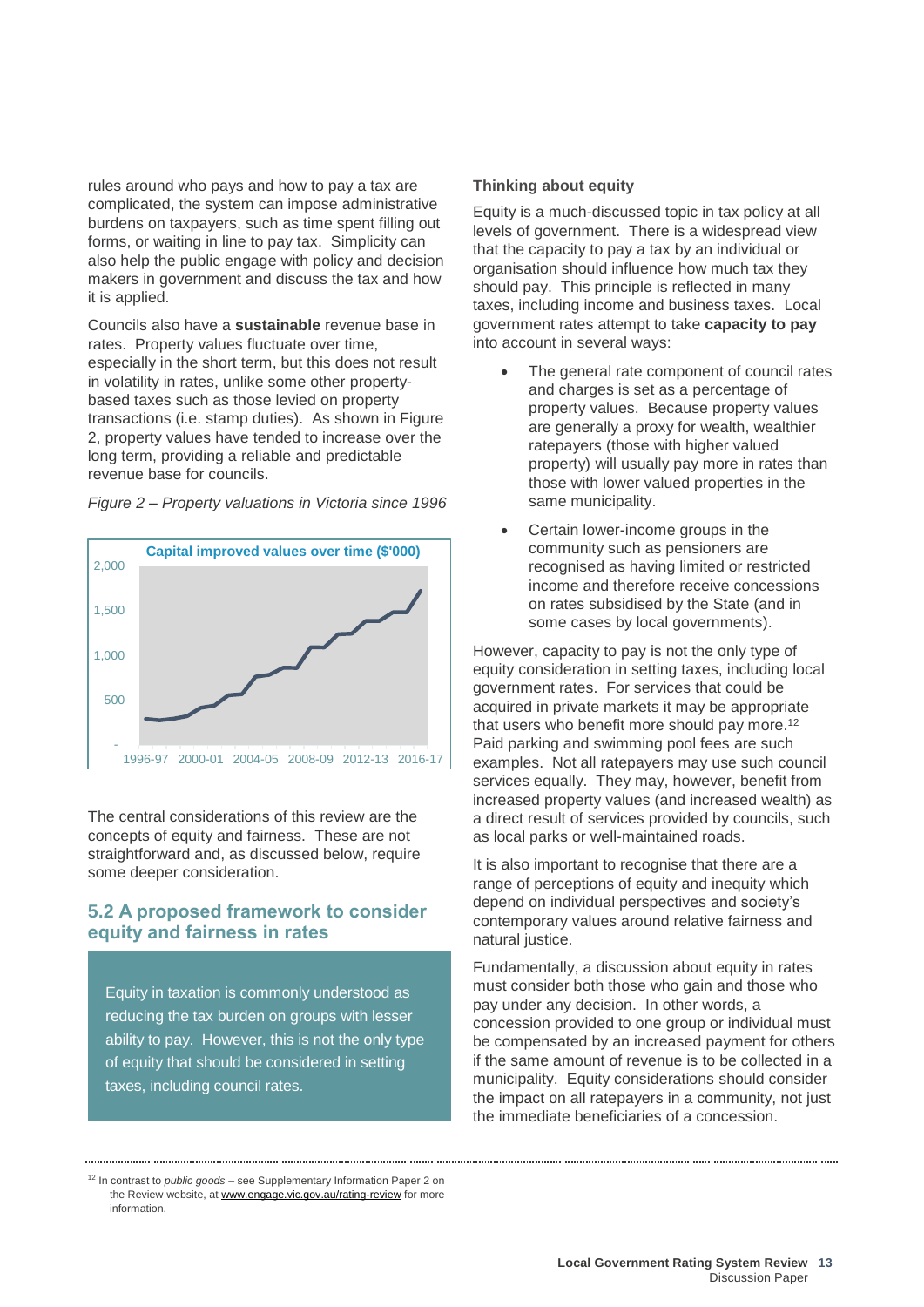#### <span id="page-15-0"></span>**Thinking about fairness**

Questions of fairness often go hand-in-hand with concerns about equity. Fairness tends to be a more subjective concept, informed by individual perceptions and experiences which may be very different over time.

Some initial thinking by the Panel is outlined below as to how fairness in rating may be thought about. In this review we will consider it as a concept referring to the process and *conduct* associated with the rating system and how it is administered. These are presented as follows:

• **Consistency** – A council should administer the rating system the way it says it will administer it and ratepayers in like circumstances should be confident they will be treated on like terms by the council. Public transparency of council policies and application of rates (while not publicising personal information) further supports consistency of practices.

• **Measures of last resort** – The use of a council's coercive powers should only be deployed after the council has made all reasonable efforts to engage (and assist) ratepayers to meet their liabilities.

• **Consideration** – Ratepayers' circumstances differ in innumerable ways. A council should be able to have regard to a ratepayer's circumstances and act reasonably in these circumstances. That is, a 'one size fits all' set of council administrative rules may not work. Consideration of financial hardship circumstances is an example of this.

### <span id="page-15-1"></span>**5.3 Key questions for consultation**

While the Panel will conduct an in-depth review into the system over the coming months, there are several questions and issues that are already apparent in the rating system. Many parts of the rating system have not changed greatly over the last century and may no longer be suitable. Other practices have emerged in an unstructured fashion and may have had unintended consequences for fairness and equity.

Some preliminary issues are discussed below. These are framed as broad questions, and the Panel is seeking the community's views during the consultation period. A short discussion of each issue is followed by consultation questions to prompt feedback. These are by no means a full list of issues, and the Panel expects others to be raised and considered during the consultation process.

#### <span id="page-15-2"></span>**Should all property owners pay rates?**

Victorian legislation allows for a number of exemptions on properties used for specific purposes (as outlined in Chapter 4). Some of these exemptions lack a clear definition. For example, exempting land used for charitable purposes can also provide coverage for the profit-making activities of a charity.

Other exemptions, such as those for mining land, do not appear to have been examined since being put in place in the 19th century. Exemptions from rates for some properties impose a cost on other ratepayers, as exempt properties continue to consume municipal services while not contributing revenue for them. Other ratepayers must therefore contribute more to make up the difference. The Panel is interested in whether the current rate exemptions reflect community values, and how exemptions from rates in the future should be considered.

# **Consultation Questions:**

What types of properties should receive rating exemptions? Why would this be fair?

Does your council report on rate exemptions granted, and/or their estimated value?

Should councils be required to report on rates exemptions? Why?

#### <span id="page-15-3"></span>**Should some ratepayers pay lower rates than others?**

There are several ways councils can reduce (and increase) rates for certain property types and therefore ratepayers.

Many councils use differential rates to support those who are perceived as having a lower capacity to pay, based on the assumption that some types of property are closely associated with a higher or lower capacity to pay by the owners.

The use of differential rates by councils has become widespread. Most common is the use of different rates for 'residential', 'farm', 'commercial', 'vacant' and 'industrial' properties. Differential rates allow councils to provide a discount or increase on a notional 'general' rate in the dollar. This 'general' amount is usually designated to the majority type of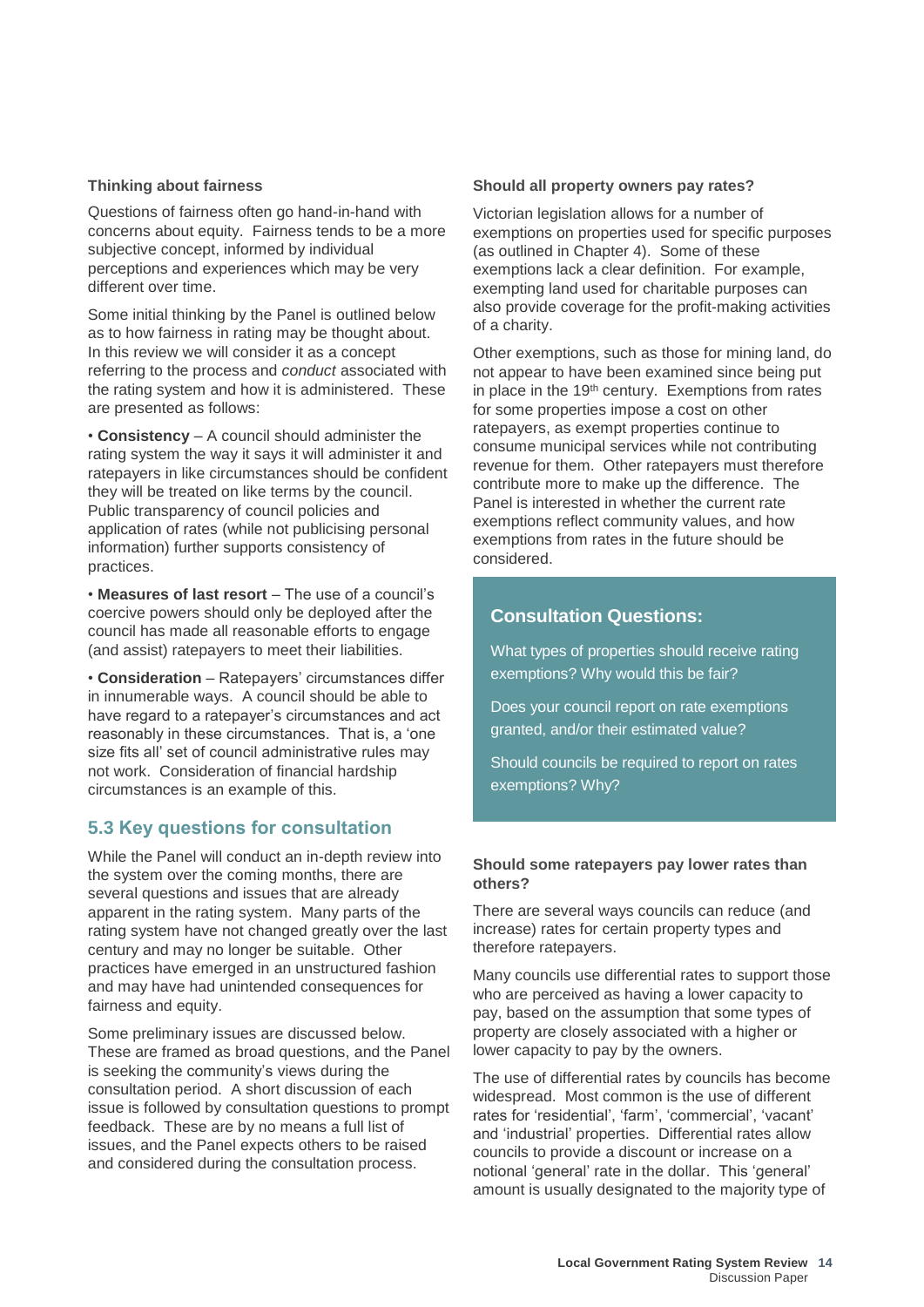property in a municipality, that of 'residential' type properties.

The number of differential rates in use (2019-20 budgets) is illustrated in Figure 3 below. In 2019-20, 26 councils will levy 6 or more rates to different property categories.

#### *Figure 3. Number of differential rates in use by councils in 2019-20*



Another common method authorised by State law is to set separate rates for land used for cultural and recreational purposes.<sup>13</sup> These do not have to be based on property value, and often provide a large discount compared to the rates levied on most other properties. The occupants of such land are often not-for-profit organisations but may charge entry or membership fees. The Panel is interested in investigating whether these practices reflect current community values and considerations of equity and fairness as framed above.

Another longstanding arrangement is the rating of electricity generators which may opt in to a scheme to pay rates based on energy generation capacity, not property value<sup>14</sup> (More information on specialist rating agreements can be found on the review website).

At an individual level, councils can offer discounts if rate payments are received at an earlier date. Though this may be seen as a reward, it may not assist ratepayers without the capacity to pay, effectively penalising those without the ability to pay a large amount in rates in a lump sum.

Finally, councils may choose to offer waivers (partly or in full) which are commonly used to provide relief to eligible pensioner concession card holders and Department of Veteran's Affairs card holders

In the interests of transparency and accountability, it is important that rate reductions (and exemptions) are meeting a clear set of criteria and are benefiting those in genuine need. Equally, councils levying higher rates on some properties compared to others should consider the equity issues of doing so. The Panel wishes to consult widely on the many differential rates, discounts, and concessions in use across Victorian councils and how these meet the criteria of equity and fairness.

# **Consultation Questions:**

How does your council allocate differential rates? Why?

What types of properties should pay more through differential rates? Why?

What types of properties should receive rates waivers? Why?

If councils provide rate discounts what criteria should apply?

Should cultural and recreational land and electricity generators have alternative rating arrangements? Why?

#### <span id="page-16-0"></span>**Should rates be determined by property values?**

As outlined in Chapter 3, property rates are a longstanding method of raising municipal revenue in Victoria and around the world. This is because administering a property tax is relatively low cost given that properties are difficult to hide to avoid tax. In addition, reasonably reliable methods exist for valuing land for rating purposes. Further, as discussed previously, there are a number of economic benefits to property-based rating where all or most properties are rateable.

Nevertheless, as a property's market value is only a proxy for a ratepayer's wealth, not an exact measure there are advantages to using other tax bases. For example, when considering equity, a tax on personal income makes it easier to target individuals who may have immediate difficulties paying. The challenge in such an approach is that the information required from a taxpayer can be difficult and expensive to acquire. The Australian Tax

<sup>13</sup> The *Cultural and Recreational Lands Act 1963* allows such designated land to be rated differently.

<sup>14</sup> Section 94 of the *Electricity Industry Act 2000* allows for electricity generators to pay rates under an alternate arrangement.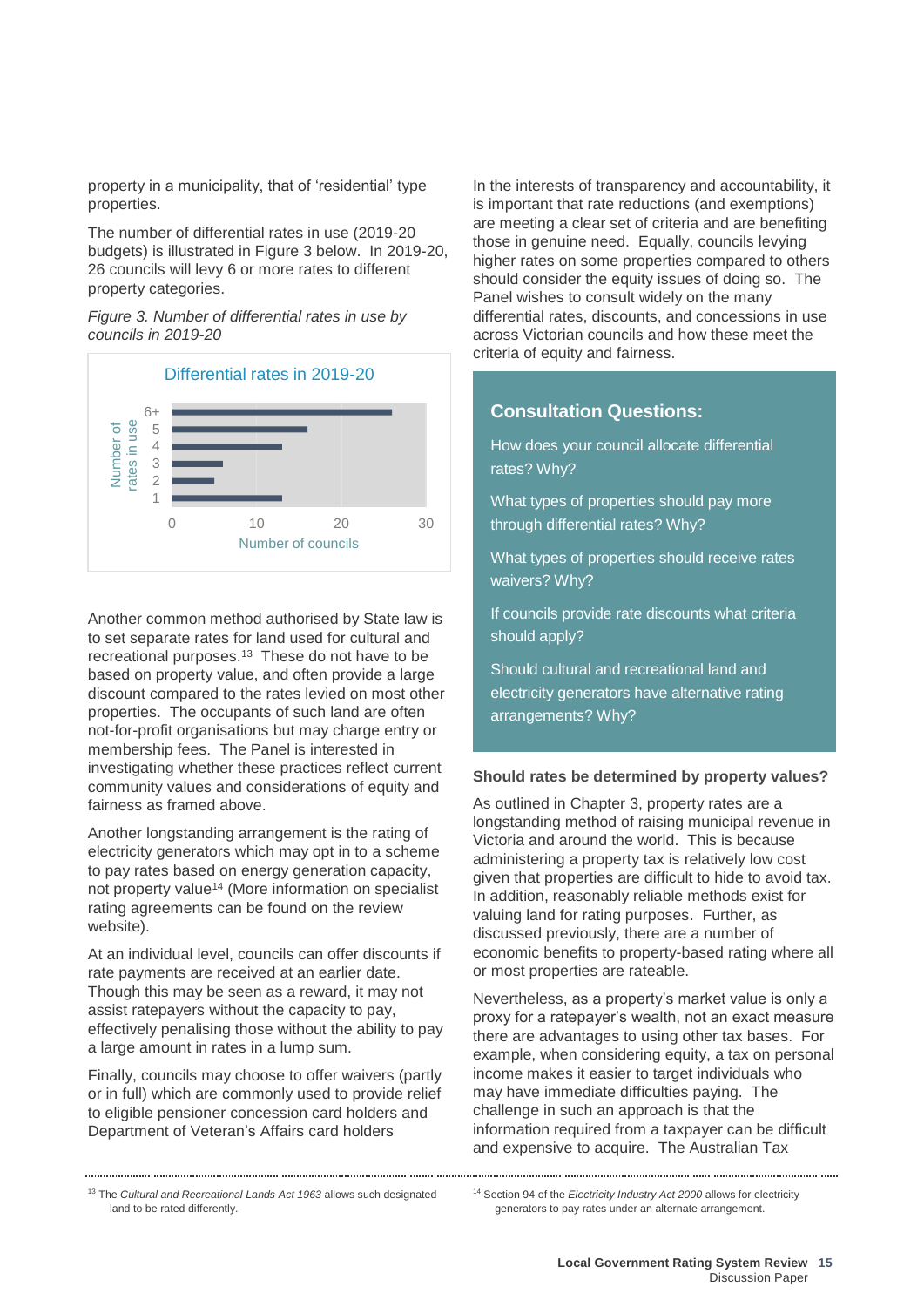Office, for example, has significant coercive powers, and a large bureaucracy to administer the personal income and business tax system. Local governments do not have comparable powers or resources.

#### **Should some municipal services be funded by specific service rates or charges?**

Council rating revenue is a mix of both rates and charges. **General rates** are set as a percentage of property values while **municipal charges** are a fixed dollar amount for all ratepayers. Around half of council revenue comes from this general rate source. This revenue is further supplemented by service charges and fees.



Service charges for waste are intended to contribute to the cost of providing those particular services. In other words, these services are funded by their users, at least in part. In contrast, other services and goods provided by councils, such as support for new mothers, libraries, and maintaining roads, are primarily funded through general rates. In the case of rates, there is no direct link between the level of service use and the amount paid for those services.

Where a council service has widespread benefits for people other than the individual user<sup>15</sup>, funding services through a general property-based rate can be more appropriate. This also applies where it is unfeasible to levy user charges for services. Drains, footpaths and parks are examples of services that are appropriate to fund via rates. In other cases, having specific property-based rates or charges to fund services may be more appropriate.

The Panel is interested in understanding community views about rates and how they should be used in conjunction with other revenue sources by councils.

# **Consultation Questions:**

Should property values determine rates? If not, then what should?

What services should be funded by their users (in line with the user pays principle) rather than through general rates?

When should councils use special rates and charges? Why?

How does your council set charges for waste and other services?

### <span id="page-17-0"></span>**How much oversight of council rates should the State have?**

The State Government provides rules about how councils can set rates through legislation such as the *Local Government Act 1989*. To minimise the red tape faced by all 79 councils, these rules should be clear and straightforward. Accordingly, the Panel intends to consult on and understand the level of complexity faced by councils in administering the rating provisions under the Act.

The discretion provided to individual councils by the Act means that there is great diversity in the way the rating system operates across the state. While this allows councils to apply rates in ways that reflect local circumstances, it means ratepayers in otherwise similar situations may be treated differently depending on where they pay rates in Victoria.

Historically, the overarching governance principle has been that democratically elected councils are directly accountable to their ratepayers. As a consequence, there has been limited State Government oversight of rating practices across Victoria.

The Panel is keen to understand how the community views the trade-offs between local discretion (by councils responding to local circumstances) and state-wide inconsistency in rating practices (arising from councils adopting different rating practices).

<sup>15</sup> See the discussion of public goods and externalities in the Supplementary Information Paper – Why do Governments Raise Taxes? on the Review website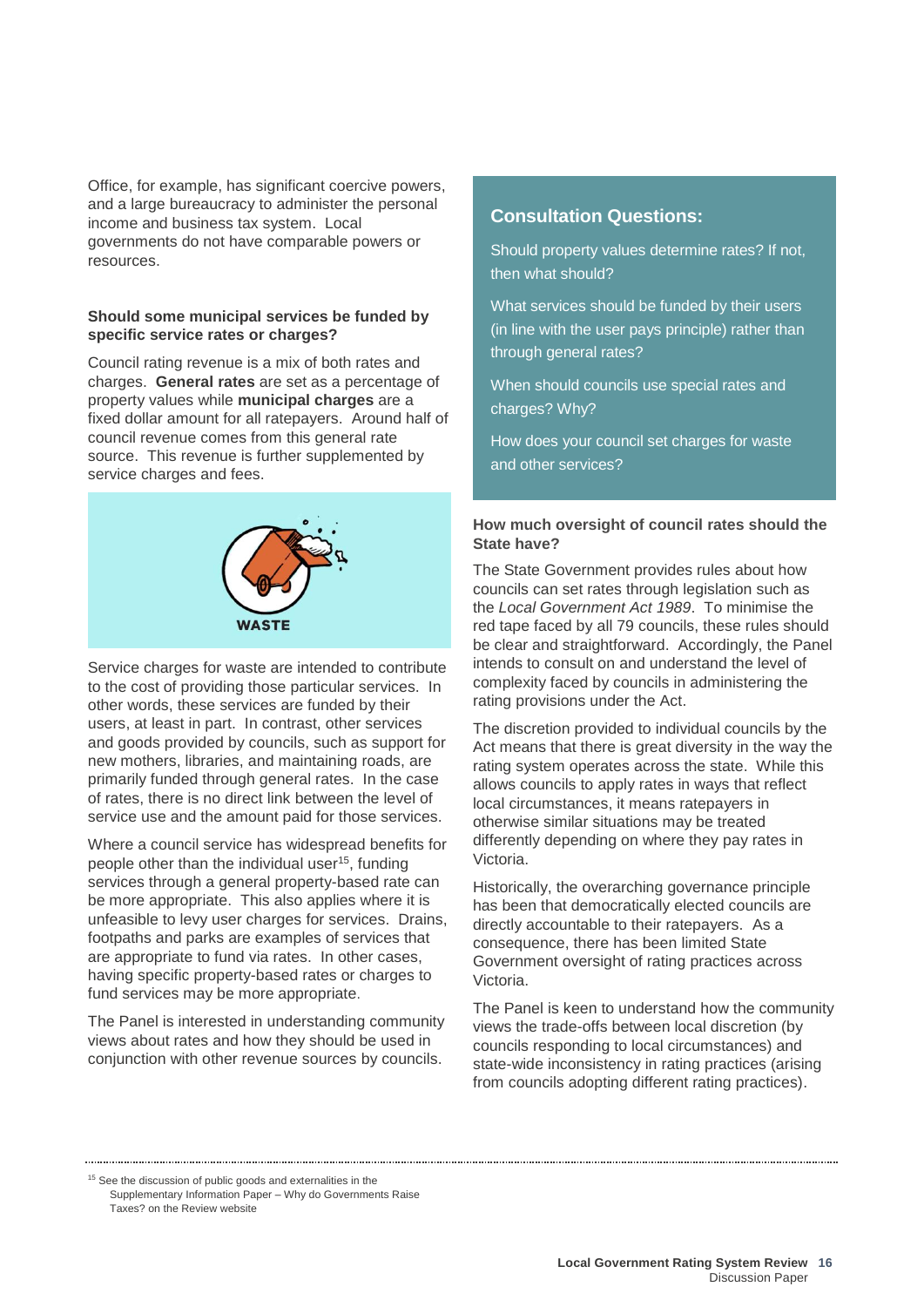# **Consultation Questions:**

Does your council have a clear rating strategy?

Should all councils apply consistent rating practices? Why/why not?

Does the *Local Government Act 1989* (and other requirements) provide clear rules and guidance to councils to set and levy rates? What could be improved?

#### <span id="page-18-0"></span>**Is the rating system clear and transparent for ratepayers?**

The annual or quarterly rates notices delivered to ratepayers contain a large amount of information. Some of this is required by law, and some is included at the discretion of councils. This review may unearth opportunities for improvements in presenting rates notices, billing practices and customer service for ratepayers. There may also be opportunities to simplify processes for ratepayers to appeal rates and council decisions.

Most councils provide information via their website and distribute information about how rate revenue is spent. Many councils also publish a rating strategy<sup>16</sup> and invite public feedback. However, the rating system can be complex, making it more difficult for the public to engage on long term rating strategies. Rather, the main point of connection for the public is likely to be the rates notice itself.

Consequently, there may be less public awareness of the various factors that influence rate-setting compared to the provision of popular services such as pools and libraries.

The Panel is interested in understanding how the public experiences the rating system and engages with their council on rating issues.

# **Consultation Questions:**

Does your rates notice have the information you want? If not, what would you like to see on your rates notice?

<sup>16</sup>Councils must consult publicly before finalising their budgets, but rating strategies are not mandated by law and there is no requirement to consult on such strategies.

How convenient is it to receive your rates notice and make payments?

Do you engage with your council in setting rates through the annual budget consultation? If so how easy/difficult is it to do? If not, why not?

## <span id="page-18-1"></span>**5.4 How to Provide Feedback and Engage with the Review**

The Minister for Local Government has instructed the Panel to consult widely with councils, peak bodies and the broader community to ensure it identifies the full range of issues before making any recommendations.

This discussion paper has provided an overview of the system and the known issues and is intended to provide one of several platforms for engagement with the community on local government rates.

We encourage all Victorians to engage with the Review by completing the short online survey, providing a formal submission, or attending a public meeting in your area. Public meetings will be held from August to October around Victoria. Those interested in attending may obtain details and register via the Review website.



The online survey and the written submission forms are available at the Review website along with this discussion paper [\(https://engage.vic.gov.au/rating](https://engage.vic.gov.au/rating-review)[review\)](https://engage.vic.gov.au/rating-review).

The website will be regularly updated on the work of the Panel. You can also write to the Panel at [rating.review@delwp.vic.gov.au.](mailto:rating.review@delwp.vic.gov.au)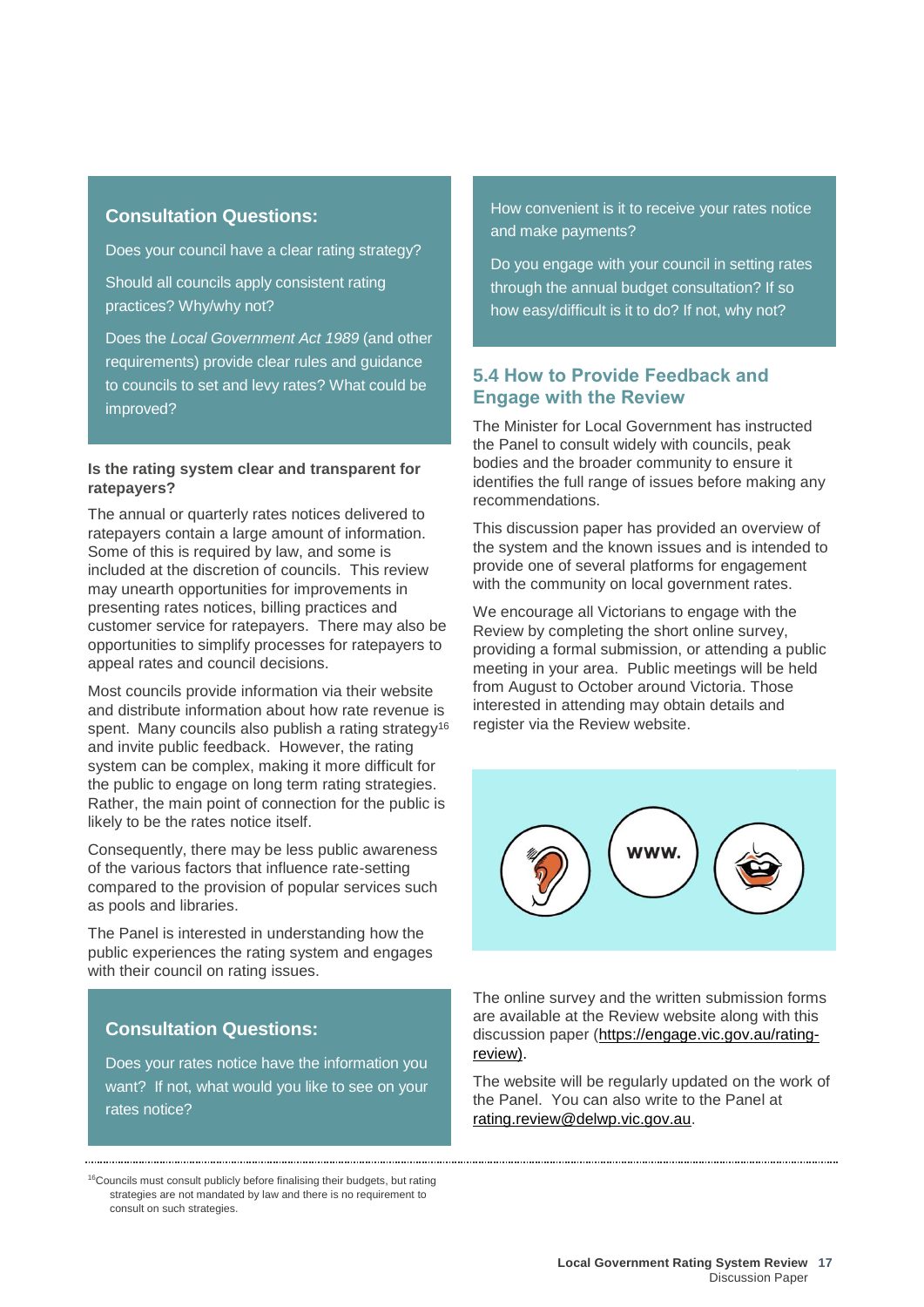# <span id="page-19-0"></span>**6. Glossary of Key Rating Terms**

This section covers common terms used in describing rates. Many of these are explored in detail in Chapter 4 and in a Supplementary Information Paper available on the Review website.

**Capital Improved Value (CIV)** – the amount that the land and improvements might be expected to sell for, i.e. the value of the land AND all buildings on it. At present, 74 councils use this method of valuation as their rates base.

**Differential Rates** – councils that use CIV for their rating base can declare any number of rating categories with different rates in the dollar. <sup>17</sup> For each category councils must provide a statement of reasons for its use and the level of that rate, as well as what properties are affected.

**General Rates** – the amount which the council intends to raise through a proportionate rate on its property valuation base. General rates comprise uniform or differential rates but do not include municipal rates, service rates/charges and special rates/charges.

**Limited Differential Rates** – a limited set of differential rates that can be used by councils that do not use CIV as their rating base. Limited differential rates can include:

- A Farm Rate
- An Urban Farm Rate
- A Residential Use Rate

**Municipal Charge** – may be declared as a fixed charge to cover some of the administrative costs of councils. Revenue raised from a municipal charge must not exceed 20 per cent of the council's total revenue from General Rates and Municipal Charges.

### **Net Annual Value (NAV)** -

Either:

• the estimated annual rent for which the land might reasonably be expected to be let, less some expenses; or

five per cent of the capital improved value (CIV) of the land (whichever is the greater).

For residential properties the NAV is five per cent of the CIV. At present, five councils in Victoria use this method of valuation as their rates base.

**Occupancy** – If a parcel of land (or a part) is adapted to being separately occupied from other land in the parcel, it is regarded as a separate rateable property and is valued as such. This may also include land used for purposes such as car parks and storage lockers. An occupancy is also sometimes referred to as an **assessment**.

**Rate in the Dollar** – derived by dividing the revenue to be raised by the relevant property valuation base. The rate in the dollar is applied to individual property values to determine the amount of rates payable for a ratepayer.

**Service Rates and Charges** – may be declared for any of the following services:

- Provision of a water supply;
- Collection and disposal of refuse;
- Provision of sewage services;
- Any other prescribed services (currently none).

**Site Value (SV)** - the amount that the land might be expected to sell for if improvements had not been made, i.e. the land only. At present, no council uses this method of valuation as their rates base. This valuation base is used by the State Government to levy land tax.

**Special Rates and Charges** – Special Rates or Charges fund specific projects that only affect a limited number of ratepayers.

They may be declared for the purposes of:

- Defraying any council expenses; or
- Repaying (with interest) any debt incurred, or loan raised by the council.

**Uniform Rates** – a proportionate rate set by councils which only declare one Rate in the Dollar that applies to all rateable properties in a municipality. It is the simplest form of rates in the current system.

<sup>17</sup> The exception is under Section 28 of the *City of Melbourne Act 2001,* which allows the City of Melbourne to raise differential rates using any method of valuation.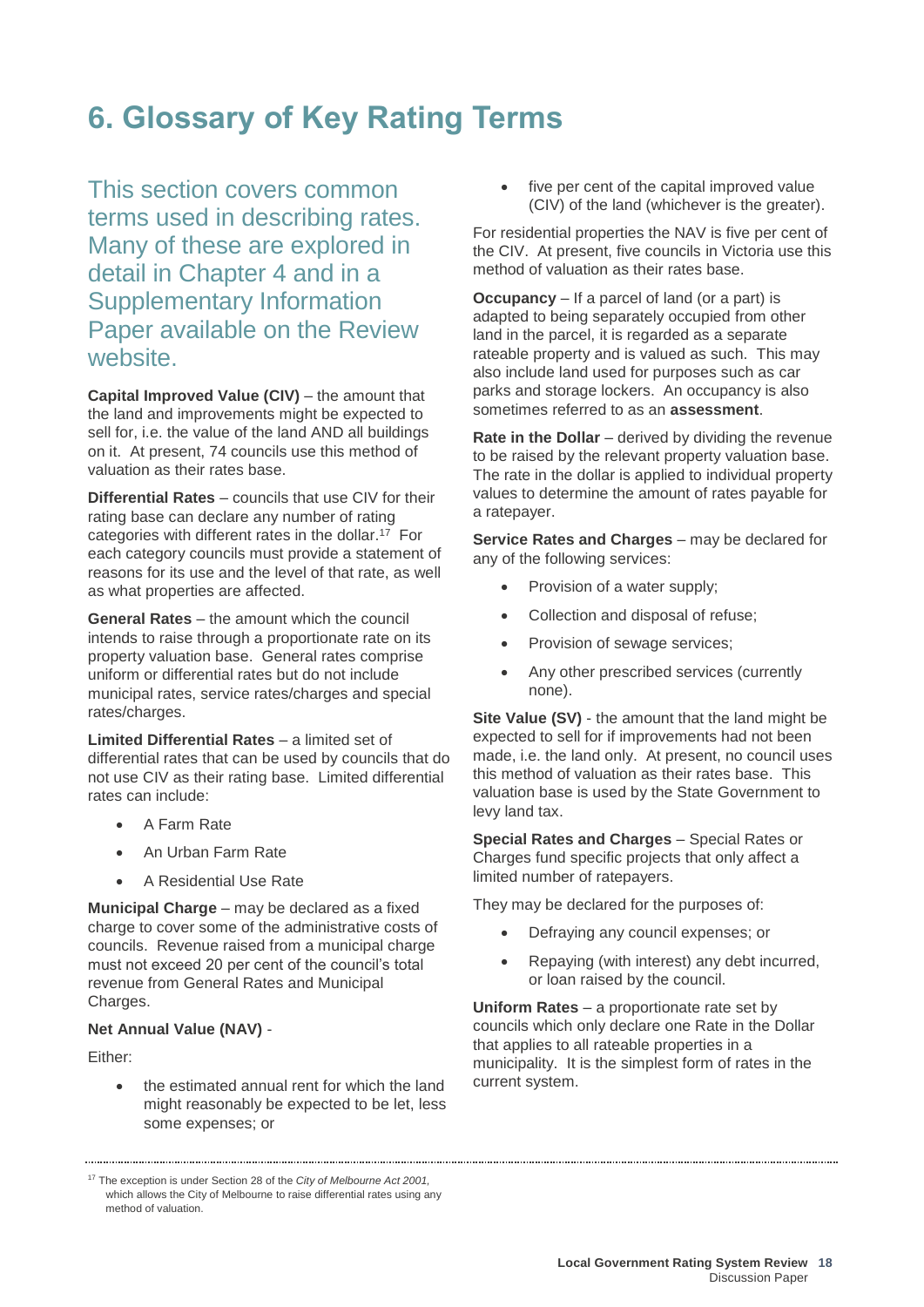# <span id="page-20-0"></span>**Appendix I: Rating and Property Taxation in Other Jurisdictions**

Property taxes are sometimes known as the tax everyone loves to hate. Yet, despite their lack of popularity, most countries around the world use taxes on property and land, especially to fund public services at the state and municipal levels.

#### *Other Australian Jurisdictions*

Municipal governments in all Australian states and territories are funded with property rates. All have been provided by their respective Parliaments with considerable latitude to levy rates in accordance with their own needs and the circumstances of their own community. Rate capping mechanisms, where they are used (including in Victoria and New South Wales, and for a period in the Northern Territory) have placed a limit on overall revenue, while allowing councils significant flexibility to apportion the rating burden as they see fit.

There is considerable variance in the valuation bases used in each Australian state, and different options and restrictions on councils. New South Wales (NSW), Queensland and Western Australia (WA) either fully or partially use unimproved or site value to determine rates. In contrast, Victoria, Tasmania and South Australia (SA) mostly use capital improved value (CIV).

Further, there is disparity in the mix of fixed charges and *ad valorem* rates and the use of differentials which are used widely. Historically, some jurisdictions have used a 'minimum' rate. SA, Tasmania and NSW have the greatest capacity to use this mechanism, allowing up to 50 per cent of the rating burden to be collected via a municipal or fixed charge. All Australian states permit the use of differential rates, but only Victoria and WA place a ratio limit on their use. Some differential rate ratios (highest to lowest rate) in councils in Queensland and Western Australia are extreme; with for example the City of Brisbane's 77 categories resulting in a ratio of 23:1<sup>18</sup> and the Shire of East Pilbara in WA with 12 categories resulting in a ratio of 11:1.<sup>19</sup>

#### *New Zealand and North America*

Most Organisation for Economic Cooperation and Development countries have a property tax system in place, or if not, a land tax system (valuing the land only) to raise public revenue. New Zealand's local governments, with similar responsibilities to those in Australia also rely on property rates to raise revenue.

North American municipal governments are heavily funded by property taxes that as a proportion of total taxation in the federal systems of Canada and the United States, are greater than Australia. Local governments in the United States and Canada are responsible for many services, including policing, fire services and education, which are funded by property rates and taxes. There is wide variance in the United States especially, with over 89,000 local and municipal governments and school districts using property taxes. This enormous variance in size, scope and, importantly, levels and apportionment of property taxation, is a reflection of the highly decentralised governance of the United States. Like Australia, municipal level governments are created via statute of the state governments and subject to their control.

#### *Europe*

Property taxation is well established in European jurisdictions. Property taxes are often used at a municipal level to fund council services. There are some broad similarities with Australian systems, including centralised valuation processes (at state or Federal level) with some freedom at municipal level to determine rates; rates relief for low-income persons and pensioners; and the use of market value or net annual value as a valuation base for rates.

Councils across the UK levy a "council tax" (on the value of homes) payable by home-owners and renters. Rates follow an increasing scale, with bands and rates varying. A complex system of concessions and exemptions is in place, including exemptions for dwellings that are temporarily unoccupied. Valuations are performed centrally by the national government however with much less frequency than Australian jurisdictions.

<sup>18.</sup> Each differential rate has a separate "minimum rate", which creates further complexity. [https://www.brisbane.qld.gov.au/about](https://www.brisbane.qld.gov.au/about-council/council-information-and-rates/rates-and-payments/how-rates-are-calculated)[council/council-information-and-rates/rates-and-payments/how-rates](https://www.brisbane.qld.gov.au/about-council/council-information-and-rates/rates-and-payments/how-rates-are-calculated)[are-calculated](https://www.brisbane.qld.gov.au/about-council/council-information-and-rates/rates-and-payments/how-rates-are-calculated)

<sup>19.</sup> East Pilbara utilises two separate methods of valuation, Gross Rental Value and Unimproved Value, making comparison complex. [http://www.eastpilbara.wa.gov.au/shireofeastpilbara/media/Documents](http://www.eastpilbara.wa.gov.au/shireofeastpilbara/media/Documents/Rates/Shire-of-East-Pilbara_Rates-Brochure.pdf) [/Rates/Shire-of-East-Pilbara\\_Rates-Brochure.pdf](http://www.eastpilbara.wa.gov.au/shireofeastpilbara/media/Documents/Rates/Shire-of-East-Pilbara_Rates-Brochure.pdf)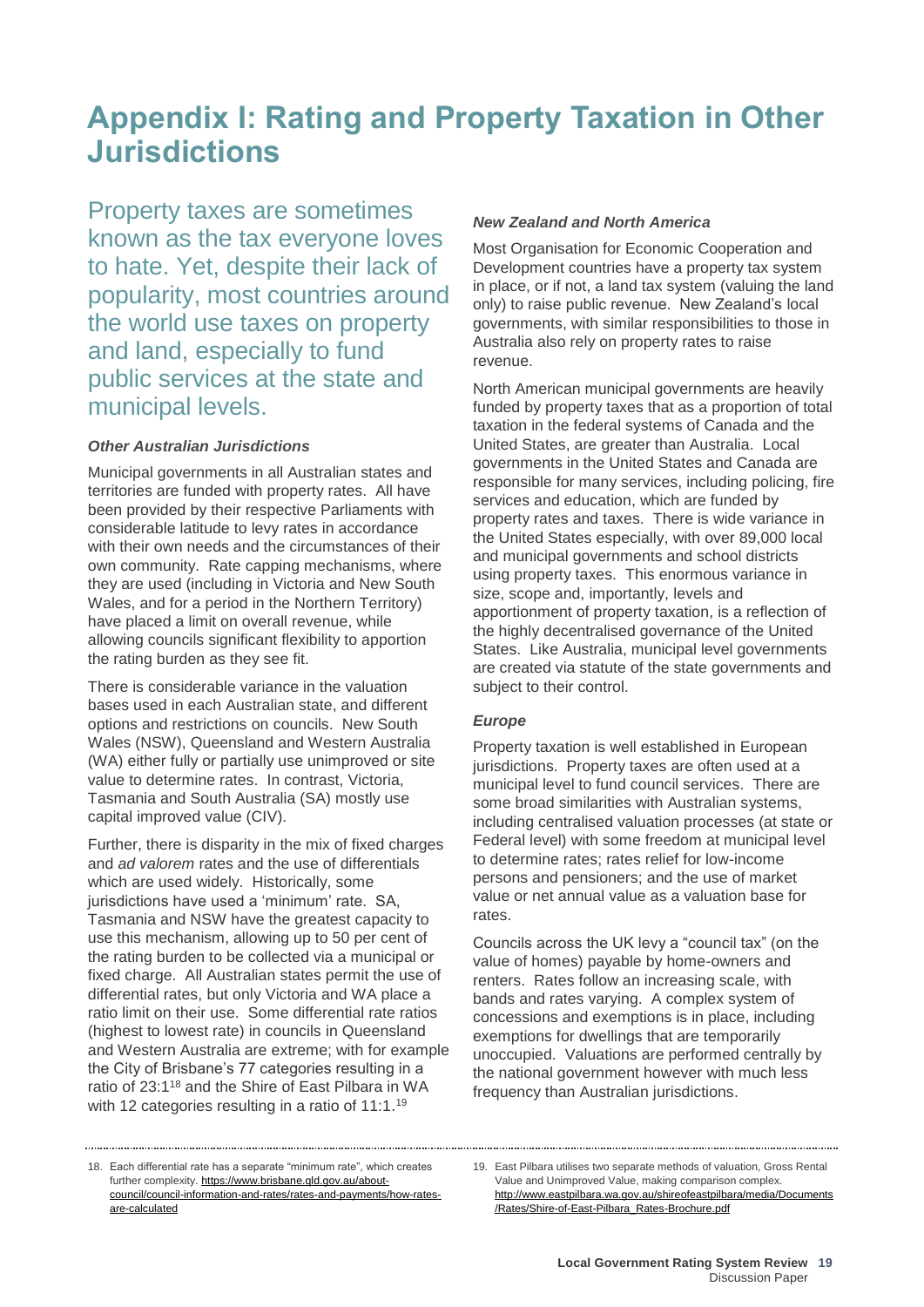Councils in France levy an annual property ownership tax (partially applicable to vacant land) with a per cent rate based on notional annual rental value (broadly similar to net annual value, with heavy discounting for management costs etc.). Concessions apply for senior and disabled people and there are temporary exemptions for new buildings.

Until recently, France also applied a similar property tax payable by the occupant on residences. This is set to be phased out by 2020. In contrast to the UK, reductions are offered on the basis of the number of occupants. Reductions apply for principal residences of senior and low-income people. Councils apply a separate waste collection tax and also charge separate rates on business premises.

Germany, Austria and Switzerland impose taxes on real property using a combination of a base rate (set by the state level governments) and a "multiplier" that varies by municipality. Rates vary by property type.

In contrast to Australian systems, there is sometimes a relationship between the tax payable to the number of occupants in a residence, with various regions providing reductions or levying increased rates based on occupancy numbers introduces some elements of a poll tax into the system. In addition, unlike Australia, very few European countries or regions to use unimproved land values as a tax valuation base.

#### *Asia*

Japan's property taxation system is administered by the central government. Around half the revenue is distributed to municipal governments. Properties are taxed on the basis of value, with an effective uniform rate applied nationwide. Similarly, South Korea levies property taxes for municipal revenue via a nationally consistent percentage rate on the market value of property.

Other Asian countries have varying levels of property taxation. Thailand levies property taxes on commercial and rental properties only, and Indonesia uses a progressive property tax system, with an increasing percentage rate applying to more highly valued property.

Indian states may delegate property taxation to municipal style bodies. Known as the 'house tax', it is levied on annual rental value with progressive rates applying in urbanised areas.

#### *Recent Adopters*

Countries that have recently commenced the implementation of a property tax system to fund municipal public services include Chile, Vietnam and Ireland.

#### *Key challenges*

The two most consistent arising challenges for municipal level property taxation systems around the world are:

- Accurately calculating and levying the property tax due to inconsistently administered property valuation systems
- Political resistance to levying an unpopular wealth tax.

In relation to the first challenge, Victoria has an established system with annual valuations, a large database of valuation information going back decades and checks and balances in the system, including appeal rights. While rates, like all taxes, have a political element, relative to many state and federal taxes, the public has accepted the existence of rates as a tax to fund municipal services.